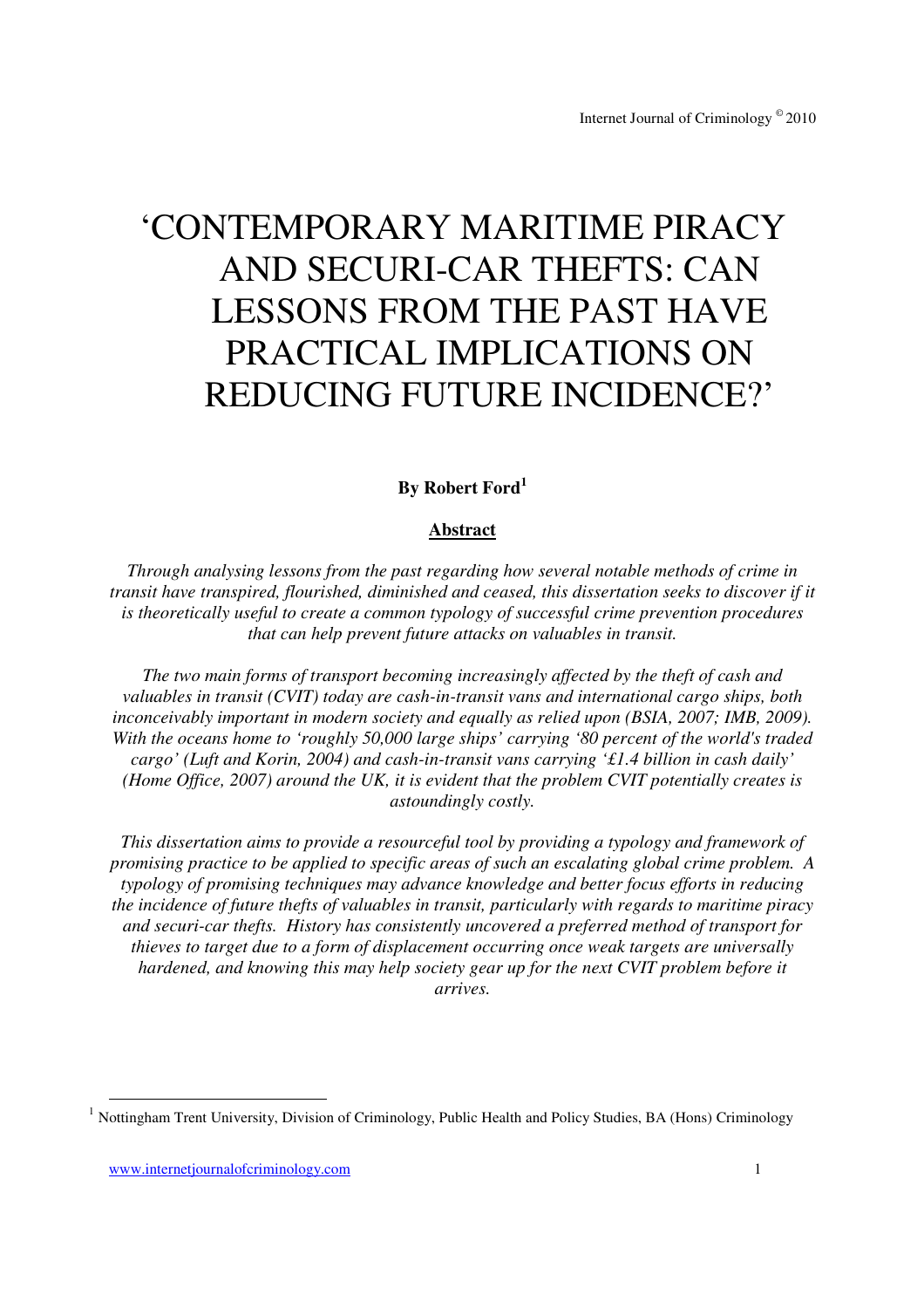#### **Acknowledgments**

I would like to thank my tutor Michael Sutton for his continued support and hard work in supporting and guiding me through such a difficult and long journey. I would also like to thank my parents for their continued interest in keeping me motivated during my time at university, as none of this would have been possible without it.

#### **Glossary**

APC – Anti-Piracy Centre BBC – British Broadcasting Corporation BSIA – British Security Industry Association CIT – Cash In Transit CVIT – Cash and Valuables In Transit GMB – Britain's General Union ICC – International Chamber of Commerce IMB – International Maritime Bureau IMO – International Maritime Organisation MSCHOA - Maritime Security Centre (Horn of Africa) RNM – Royal Naval Museum UNCLOS – United Nations Convention On Law Of The Sea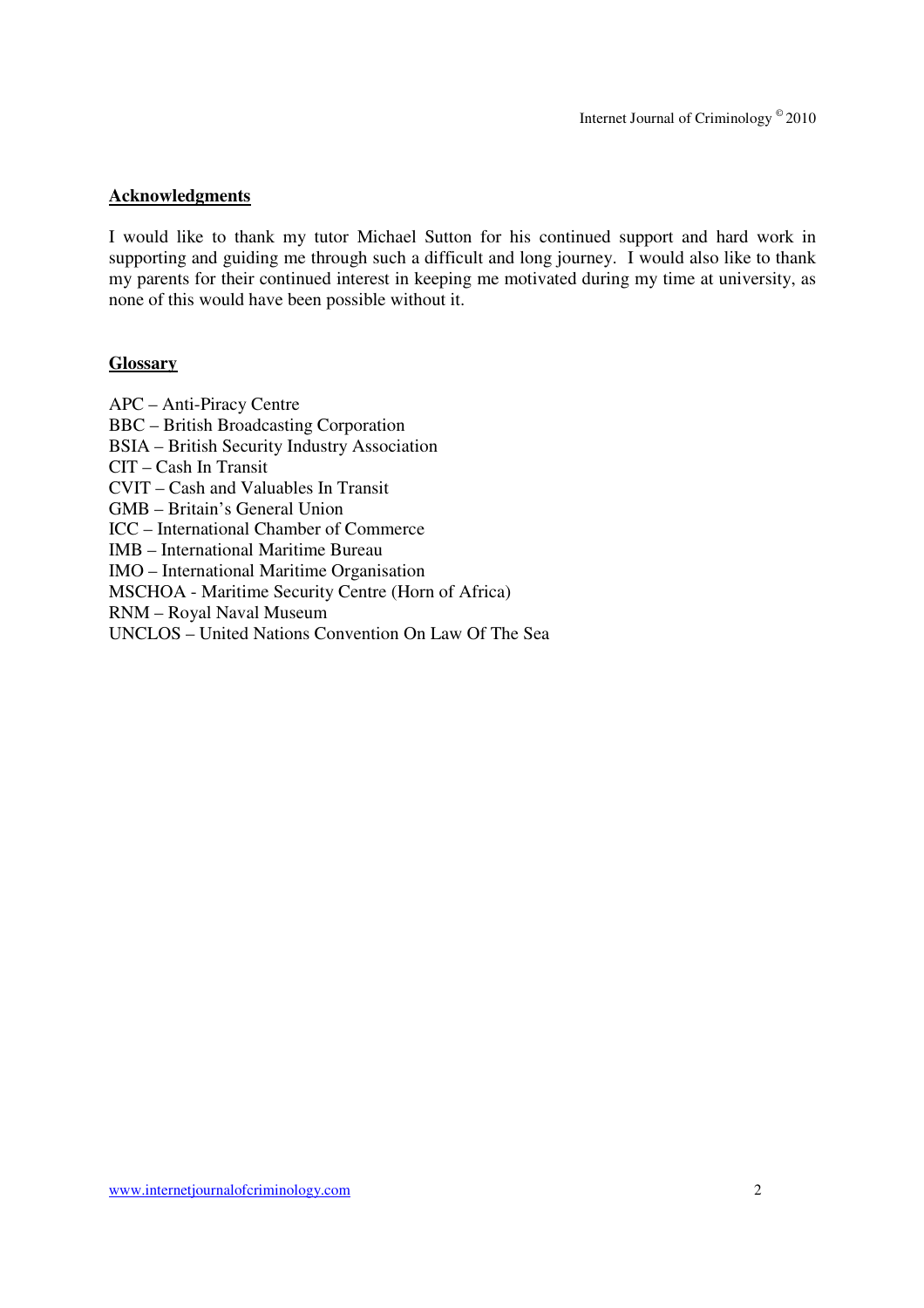#### **Chapter 1 - Introduction**

The aim of this dissertation is to analyse the evolution of the theft and robbery and related crime reduction techniques with regards to CVIT. The project seeks to construct a common typology of effective crime prevention techniques that might assist knowledge and better focus efforts in reducing the incidence of future thefts of valuables in transit, particularly with regards to maritime piracy and securi-car thefts. The term evolution refers to social evolution within the dynamics of offending, relating specifically to the gradual development and adaptation of the theft of CVIT to a more complex form, as seen as a pattern of movements over time.

Defined simply as the theft of both cash and valuables (which may include the kidnapping of human beings in the case of piracy) when in transportation between safeguarded or protected locations, this research proposes to clearly define the most effective methods of crime reduction that can be applied today to reduce the prevalence of the theft of CVIT. In terms of historical thefts of CVIT, banditry was often acclaimed to be a driving force behind the offence, leading Hobsbawm (2003: 7) to conclude that 'banditry simultaneously challenges the economic, social and political order by challenging those who hold or lay claim to power, law and the control of resources.'

The theft of CVIT is a crime-type of importance on a global scale, which is gathering media and criminological attention (Home Office, 2007; BSIA, 2007; GMB, 2008; BBC, 2009) and through micro level analysis of specific forms of the theft of CVIT both historically and contemporarily (Kennedy, 1990 cited in Clarke, 1992), research will be focused upon five key forms of theft in transit occurring over several centuries, all of which have demonstrated differentiating forms of crime reduction, both immediately situational and at broader policing, social and legal levels (Newark, 1979; Vallar, 2009; Siegel, 2008; BSIA, 2007).

Whilst by no means a new phenomenon, the theft of CVIT is constantly evolving and growing, as the ICC International Maritime Bureau (2009) explains. Attacks on cargo ships are at the highest level for a decade and still increasing, as the level of 'piratical incidents reported so far in 2009 has surpassed the total number reported in 2008', with estimates of the cost of damage anywhere between \$1 billion and \$16 billion per year (De Rugy, 2009). Similarly, attacks on cash-in-transit vans saw an increase of 15% to 1033 from 2005 to 2006, with a recorded loss of over £20 million (Home Office, 2007). This has seen CVIT gain much publicity in recent years on a global scale. This increasing intensification in the scale of CVIT attacks and the subsequently increasing hauls by the perpetrators fully justifies further exploration into the field of crime reduction and prevention techniques.

A further area of under researched study that the project aims to assess is that of the repeat victimisation experienced by the organisations operating CVIT today. The analysis of which can lead to the identification of crime "hot spots" (Farrell and Sousa, 2001), paramount in both the global policing of piracy (ICC International Maritime Bureau, 2009) and the national strategies aimed against theft from cash-in-transit vehicles (Home Office, 2007). These identifiable crime hot spots are tied directly to the concept of displacement,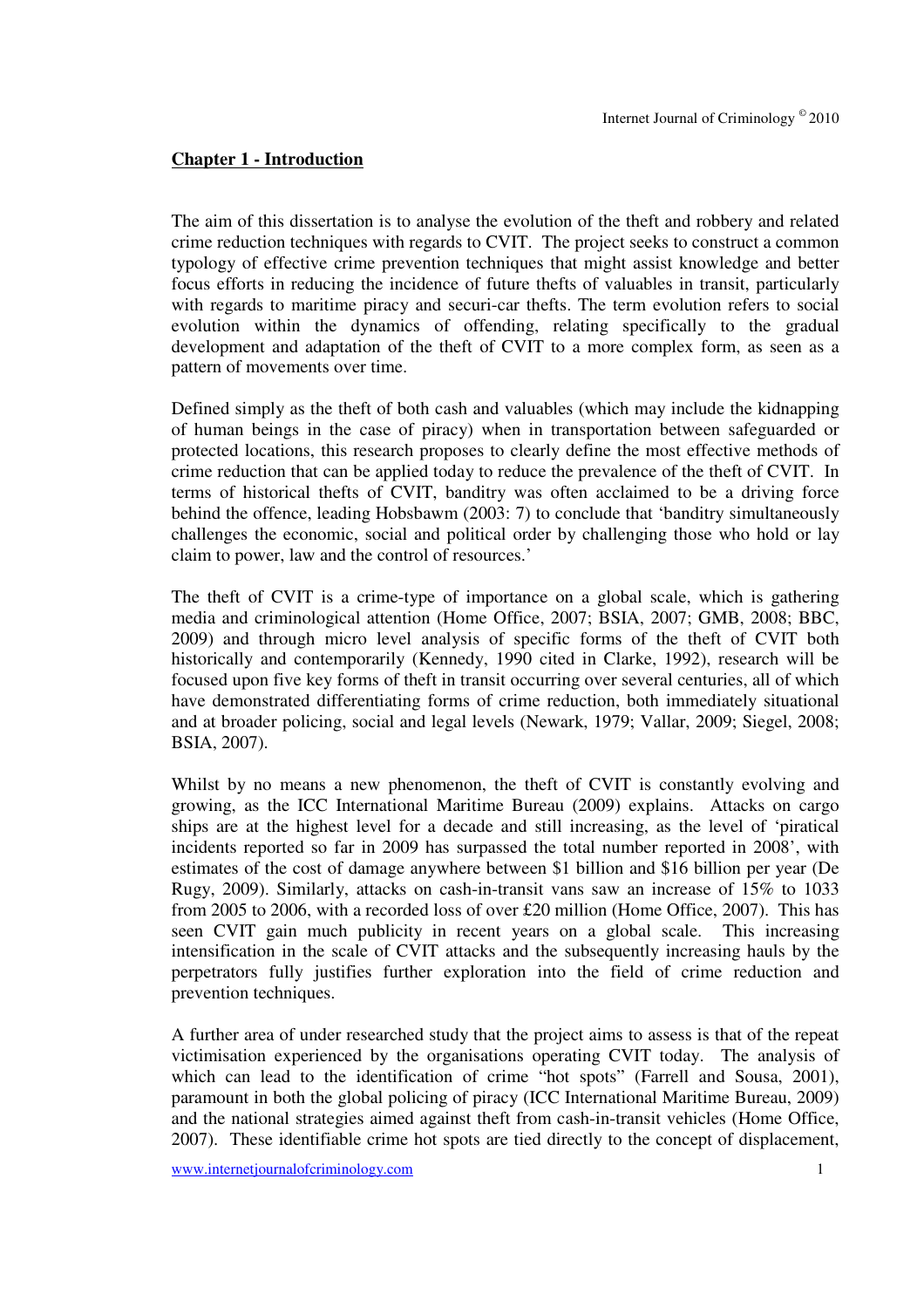as the theft of CVIT may merely be relocated once preventative measures are put into effect (Clarke, 1992). It is the structured analysis of historical and current theft of CVIT combined with modern criminological theories aimed at bridging a gap between what works and what doesn't in terms of crime reduction that is, in the opinion of the proposed research, clearly missing in contemporary criminology.

This general research aim has been broken down into several sub sections in order to allow for a fully justified analysis of CVIT to be sustained. Firstly, it is important to address the situational factors influencing the choices of offenders throughout the relevant historical duration in which the theft of CVIT has occurred. To achieve this, contemporary criminological theories will be applied to try and ascertain the decision making process behind the offenders choice of target selection.

It is also imperative to establish why history has consistently uncovered a preferred method of transport for thieves to target, focusing specifically on stagecoaches, ships, transit vans and trains. Have technological advances always preceded those of security? By comparing historical records of both transport advances and the subsequent criminal targeting, the research aims to establish a clear deduction as to why this has, and still does, occur.

Finally and most pertinently, through the use of historical and modern day records, reports, studies and statistics, the research will examine what has previously been done to reduce or prevent the theft of CVIT across many different forms of transportation. Through the use of several criminological theories and practices, the research intends to find common traits and typologies that can be effectively and resourcefully implemented on future and current forms of transportation experiencing increasing rates of crime in transit.

It must however be noted that whilst this dissertation does contain reference to the most pertinent and recognisable forms of CVIT to address its purpose, it by no means intends to be a fully comprehensive and exhaustive record of all cases of CVIT throughout the relevant historical periods in which it sits.

In order for these objectives to be met, the dissertation is structured as follows:

Chapter Two presents an overview of the methodological approach adopted by the research, highlighting the utilization of and subsequent advantageous and disadvantageous aspects of implementing the sole use of secondary published literature sources.

Chapter Three provides the dissertation hypothesis that a common typology of crime preventative techniques would prove evident and further hypothesise that a timeline of criminal events could also be constructed, that history has consistently uncovered a preferred method of transport for thieves to target due to a form of displacement occurring once weak targets are hardened and new targets identified. Such hypothesis creation and subsequent testing is key, as Laycock (2010) states, increased hypothesis testing and scientific thinking is required within the sphere of Criminology in order to improve our understanding of crime and its causes.

Chapter Four examines the prevalence of historical forms of crime in transit, comprising primarily of the actions of highwaymen and pirates. This chapter serves to highlight the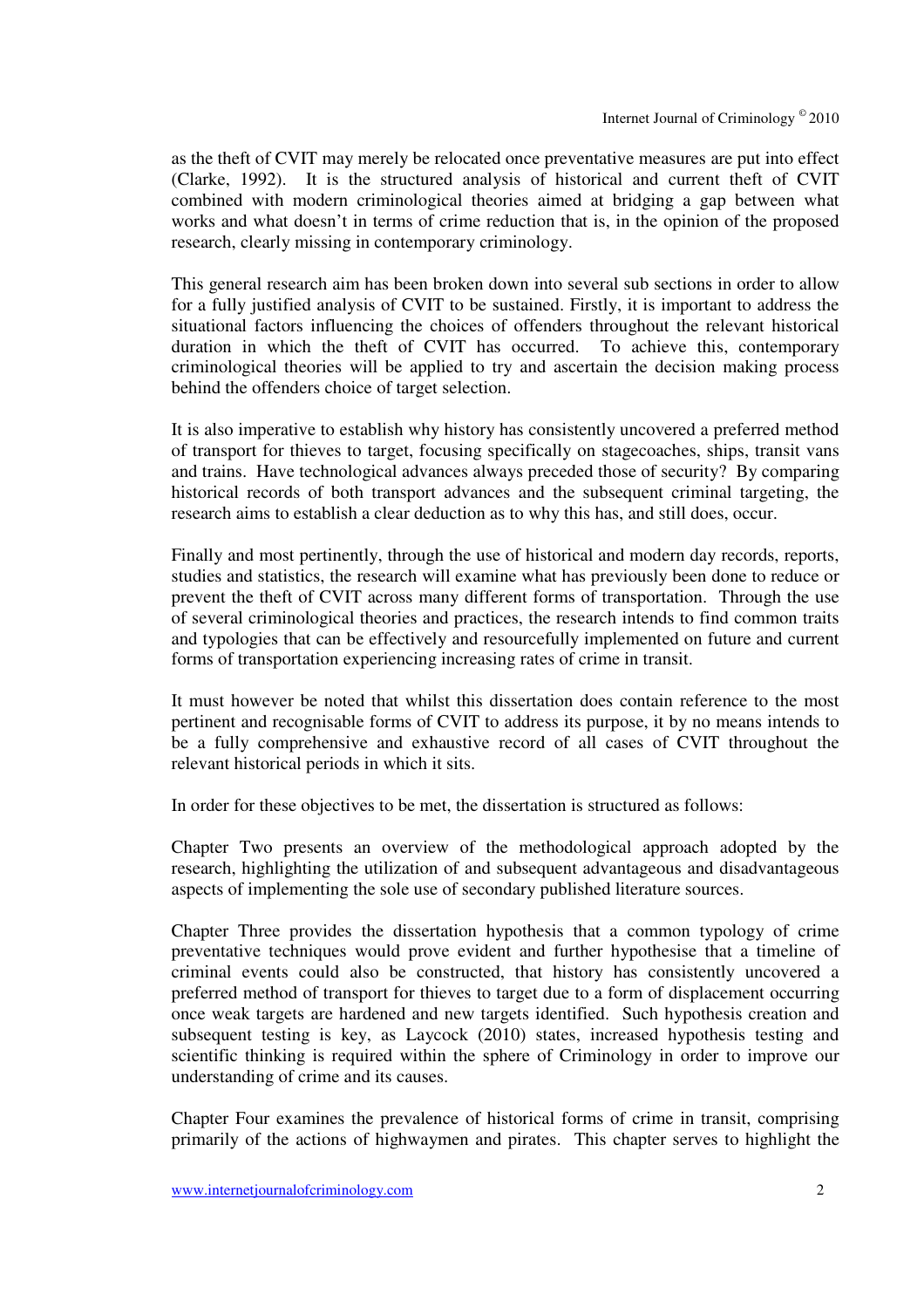pertinence of the theft of CVIT as a major criminal problem along with the motivational reasoning form offenders to commit CVIT theft and how it was subsequently overcome.

Chapter Five analyses train robberies; encompassing a vast timescale of events, ranging from the very first recorded train robbery to its near extinction a century later. This focus will provide detailed analysis of the techniques employed to prevent the robberies and also seek to distinguish as to why this method of transport was first selected by thieves.

Chapter Six will discuss the dissertation findings thus far and will begin to construct a common typology of effective crime preventative techniques and identification of common offender motivational traits.

Chapter Seven will focus on the displacement that occurred since the seemingly impenetrable target hardening implemented on trains resulted in cash in transit vans rapidly experiencing an increase in attacks. Examining both the reasons for, and methods used by perpetrators in order to extract cash and valuables from secure vans, the dissertation will then go on to analyse why the number of reported incidents are still rising.

Chapter Eight will seek to establish the current state of maritime piracy through establishing why offenders target cargo vessels. The dissertation will then go on to determine what is currently being done to prevent increasing attacks and pertinently, what more could be done to prevent the theft of CVIT.

As a result, a fully analytical and reflective conclusion will enable the dissertation to not only clearly deduce whether indeed, a common typology of crime prevention techniques could be identified, but also to make recommendations as to the most effective ways to police the theft of CVIT in the future.

#### **Chapter 2 – Methodology**

The theft of CVIT, despite being an increasingly problematic field for particular sectors of society, is by new means a new criminal practice ((Home Office, 2007; BSIA, 2007). It is due to this 'problematic' nature over a prolonged 'historical' duration in which the crime occurs that therefore necessitates a breakdown of numerous sub sections to be made in order to offer a full analysis in search of a common, shared typology of effective crime preventative techniques. This results in the most effective means of analysis relying on the use of core sources including historical reports, books and statistics, along with contemporary books, articles, media reports, statistics and criminological perspectives, all of which are secondary published literature sources. The use of primary data collection would make the collation of necessary data extremely difficult and would undermine the desired outcome, resulting in the dissertation falling short of achieving its key objectives.

The use of published research findings, other reports and criminological literature can yield many advantageous outcomes as Bachman and Schutt (2003: 259) state, 'the research possibilities are almost limitless with the wealth of data already made available', a notion particularly relevant to the research of historical events of criminality such as the theft of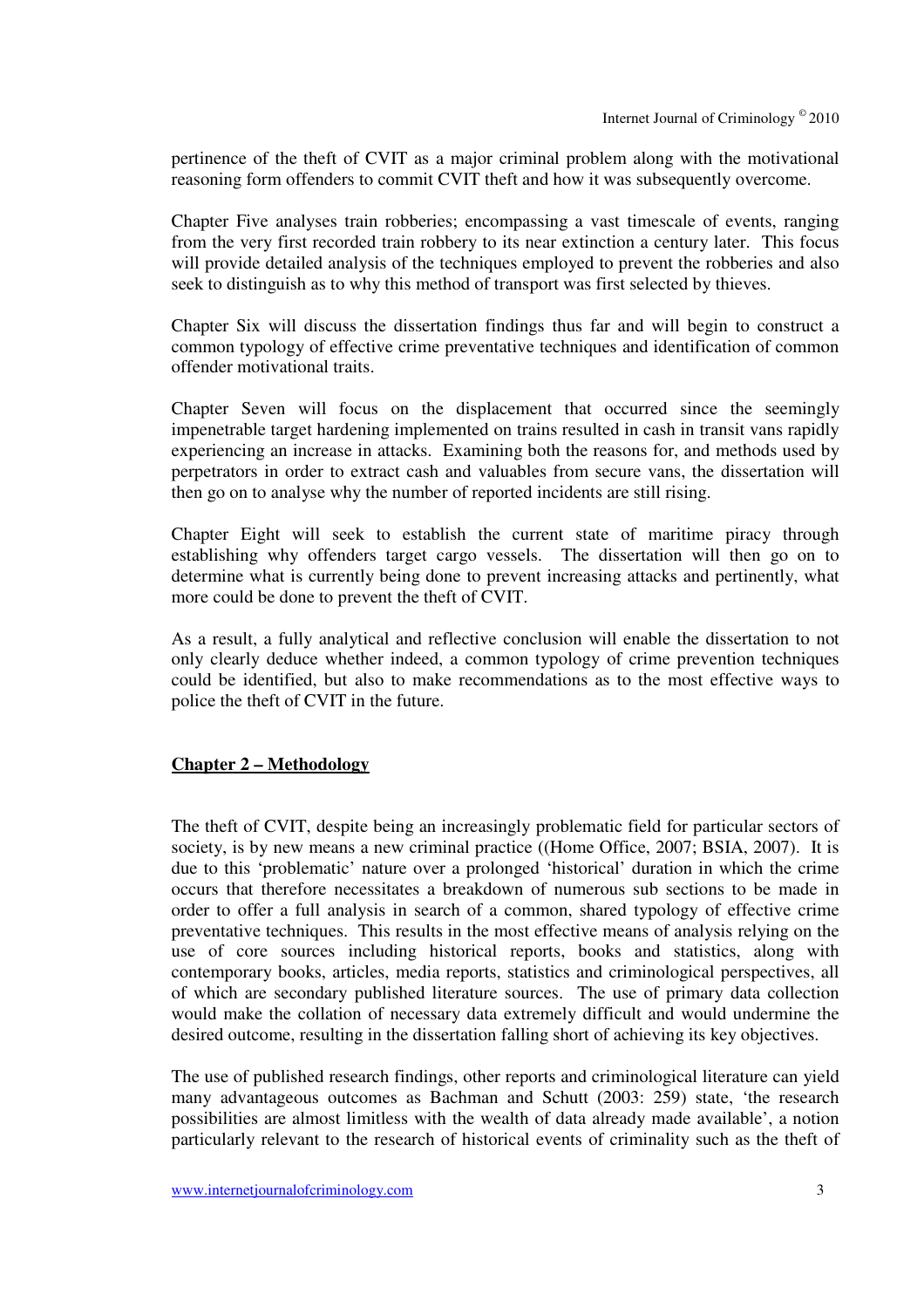CVIT, as it would be seemingly impossible to conduct any form of deep analytical research without some form of reliance upon historical records (Bachman and Schutt, 2003; Abbott, 1992).

A further clear advantage of using published sources as opposed to collecting primary data is the vast amount of information that can be processed and analysed quickly and cheaply in the given time frame set out for the proposed research (Maxfield and Babbie, 2008). Furthermore, published information contains a wealth of evidence that goes unexplored in initial analysis' (Mullins, 2006: 41). When examined from different perspectives analysis of 'the literature' can provide evidence to support new hypothesis and collective evidence for the need for further enquiry.

There are however several disadvantages that must be highlighted with the sole use of secondary sources. Key to this is the issue of validity, as there is no assurance that information or statistics gathered by one researcher will seamlessly transpose to the aims of another (Maxfield and Babbie, 2008). In addition, supplementary information that may over the course of the research process become required may not be readily available, resulting in absent, unclassifiable or misclassified data (Mullins, 2006).

A further criticism of published information is that of data and information quality, particularly with regards to information obtained from the Internet. With little prior knowledge as to the credibility of an online source, this could become very problematic (Bryman, 2004). This is a clear concern for the proposed research due to it being a key area to locate historical and international records and statistics. In order to minimise and potentially exclude the probability of this happening, the research will take advantage primarily of widely recognised, credible sources. Through careful selection of credible sources, the research will also be supplemented with the most up to date and accurate records available.

It must also be noted that in order to achieve the outlaid objectives of the following dissertation, such a research proposal would necessitate the incorporation of numerous fields of study, as Liggett et al (2004: 139) state 'There is nothing more wicked than crime. We would argue that our field could better conceptualize wicked problems if it integrates and utilizes knowledge from other fields.' The outcome of this therefore results in an interdisciplinary approach being adopted in order to best understand the theft of CVIT. Due to countless articles related the theft of CVIT falling within the sphere of journalistic articles, historic records and historical biographies of banditry, every effort must be made to ensure that only the most relevant criminal elements will be utilized within the dissertation. As Hobbs (2000 cited in Killenspey, 2009: 21) states 'we are dependent upon biographies, autobiographies and true crime books for an insight into the motives of professional criminals.'

Furthermore, it is this historical context that offers contemporary criminological solutions to reoccurring problems within the criminal sphere, as Tierney (2006: 2) states, 'the main concerns and general shape of criminology as it has developed over the years cannot be understood without the context provided by history.' Further to this, as Lea (2006) states, 'history of course is of immense value itself and needs no justification in terms of any other discipline. The distinction between past and present is a relative one.'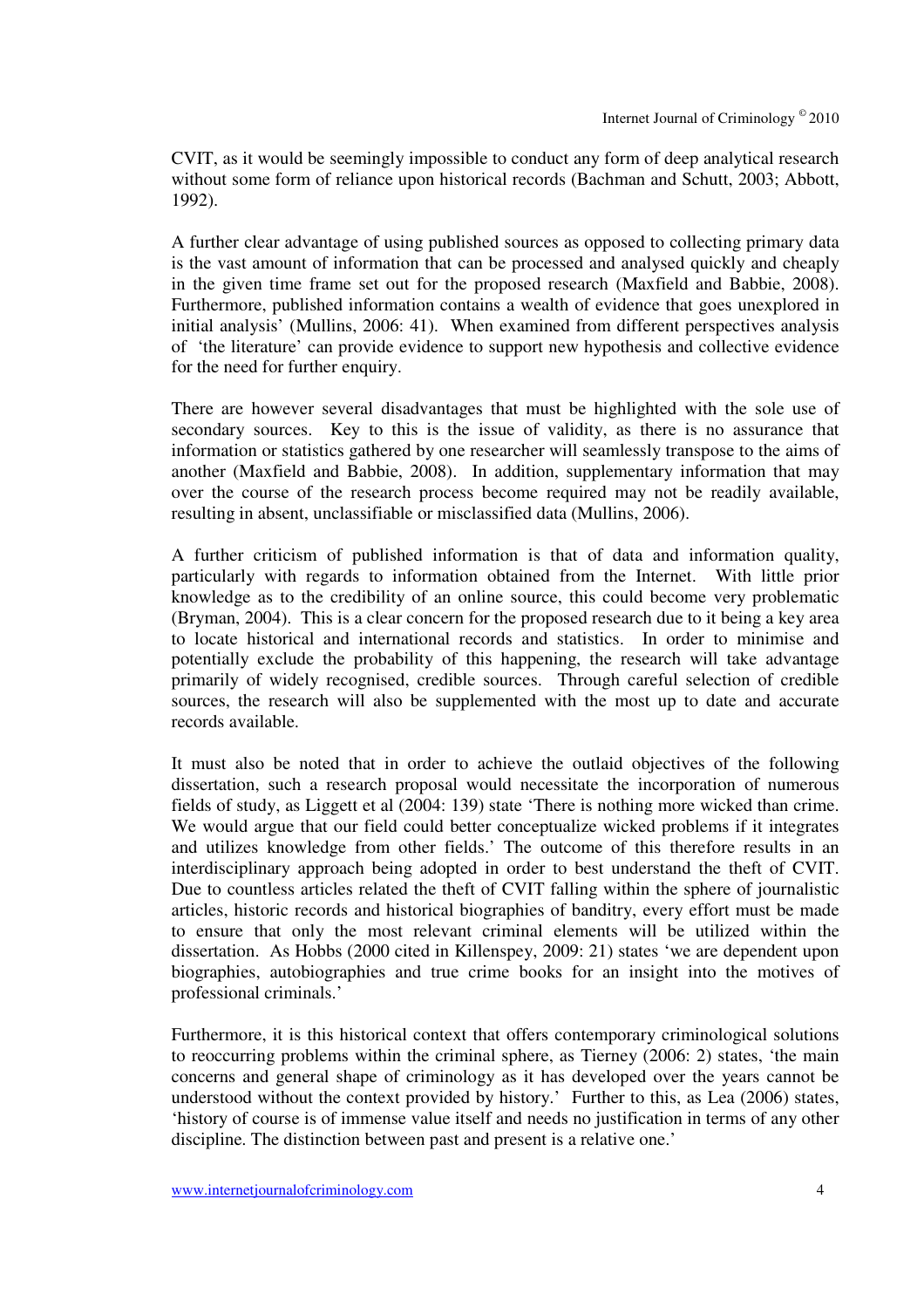Therefore through careful selection of secondary published literature from a variety of disciplines, this dissertation can further knowledge and understanding surrounding the complex issue of the theft of CVIT on a global scale.

#### **Chapter 3 – Hypothesis**

The theft of cash and valuables in transit has historically always been a problem and has existed since the means by which the transportation of goods has existed (Wilczynski, 2008), and it has long been recognized that the more successful robbers, in terms of maximizing the financial rewards, are those that tackle the more risky targets (Einstader, 1969 and Roebuck, 1967 cited in Gill, 2001: 279). It is these postulations of risk reward ratios (Gill, 2001), along with proven statistical rates of CVIT theft increases and decreases over a longitudinal period of time that have therefore allowed the dissertation to make several key hypotheses that shall be tested during the investigative process. Such testing of hypotheses is key to improving our understanding of crime and its causes, as through an increasingly scientific approach being adopted and hypotheses being tested at every stage of investigation, existing knowledge of effective crime preventative procedures can be markedly improved (Laycock, 2010).

Firstly, a common typology of effectively implemented crime preventative techniques will prove evident both historically and contemporarily, something that the dissertation will exemplify during its recommendations for reducing the future incidence of the theft of CVIT.

Secondly, a timeline of seemingly transpositional criminal target selection will appear evident due to history consistently uncovering a preferred method of transportation for thieves to target. This will occur due to a form of displacement occurring once one form of transport is universally target hardened, resulting in a reduction in the repeat victimization and a change in the crime hot spots that have dependably blighted the act of transporting cash and valuables.

Finally, the dissertation asserts that an 'experienceable crime' hypothesis may prove evident throughout the relevant history of CVIT thefts discussed within. Through individuals exercising legitimately acquired knowledge and skills from previous jobs or life experiences in order to commit the theft of CVIT, it is hypothesised that lawful members of society turn their skills to fund a criminal career following the loss of social and financial support from the legitimate world.

The accurate testing of any hypothesis and its subsequent informative make-up is, as Popper (1959) states, essential. 'Popper proposed an alternative scientific method based on falsification. However many confirming instances there are for a theory, it only takes one counter observation to falsify it' (Philosophy Org cited in Sutton, 2010). It is by this reasoning that the dissertation will not seek to make any false claims of success or proven findings, as due to various time, financial and lack of suitable available resource constraints, this work is indented solely as an assertion of fact reinforced by relevant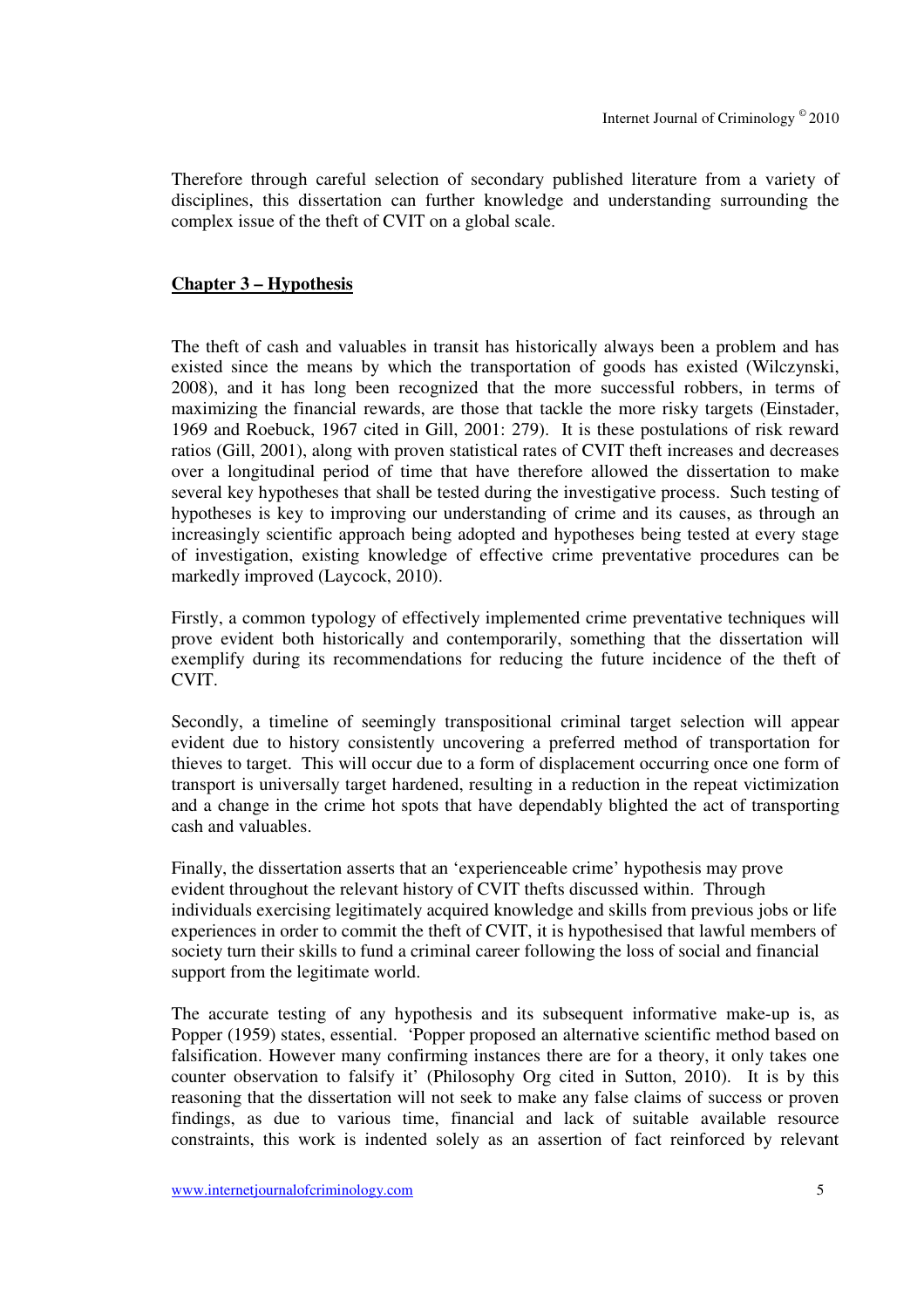citations (Sutton, 2010: 1) in an attempt to contextualise effective forms of crime prevention in an already 'theory laden' world (Popper, 1959 cited in Sutton, 2010: 27).

#### **Chapter 4 – Historical Crime In Transit**

#### **Historical Piracy**

The theft of CVIT has been a plague to society for as long as goods have been transported between locations (Vallar, 2009). A key form of this historically was that of maritime piracy. Considered one of the oldest professions, piracy began soon after people first used water to carry trade goods from one place to another (Vallar, 2009). With the first recorded instances of its occurrence dated 1350BC, this primitive theft of CVIT took place on newly established trading routes rife with luxury goods that the pirates themselves could not otherwise gain access too (Vallar, 2009). This criminal practice continued relatively unchallenged and unchanged for centuries to come until the approaching end of the seventeenth century, when the act of piracy saw a drastic rise in its occurrence (Vallar, 2003). Key to this was the new found peace that had come to Europe, resulting in the privateers previously employed by warring nations throughout Europe, along with naval seamen finding themselves without jobs (Vallar, 2003). This problem was once again a predominant factor when in 1714, following the end of the war of the Spanish Succession, many Dutch and English privateers also turned to piracy rather than accepting a less affluent life as a sailor on a merchant ship (Wilson, 2006: 3). This saw the 'golden age' of piracy begin with 'the greatest upswing in piracy ever' (Vallar, 2003), lasting approximately 40 years, resulting in many of the now defunct privateers turning to piracy and many themselves becoming 'legends in their own time' (Vallar, 2003) rather than facing poverty, often only plundering ordinary supplies to survive, as Hobsbawm (2003: 9) states, banditry on the whole often 'is about class, wealth and power in peasant societies', as 'it is often better to break the law than to starve to death' (Hobsbawm, 2003: 10). Through individuals exercising legitimately acquired knowledge and skills from previous jobs or life experiences in order to commit the theft of CVIT, the dissertation can hypothesise a form of 'experienceable crime' may occur when previously employed, legitimate members of society turn their skills to fund a criminal career following the loss of social and financial support from the legitimate world.

Due to the maritime knowledge of the former privateers and seamen, piracy came very easily to the daring. Utilising fast, powerful boats, pirates vitally relied upon surprising the merchant ships (RNM, 2002). This prior knowledge held by the offenders is key to the successful accomplishment of the theft of CVIT, as such assisted knowledge based on former practices results in a thorough understanding of the weaknesses of targeted transportation and subsequently, how to overcome them.

Pirates used a multitude of modus operendi in order to overcome or, preferably, force surrender from merchant vessels and these included grappling hooks, pistols, daggers and homemade grenades (RNM, 2002). Piracy preventative measures at an immediately practical level included greased and glass covered decks in order to try and prevent the thieves from boarding the vessel (RNM, 2002).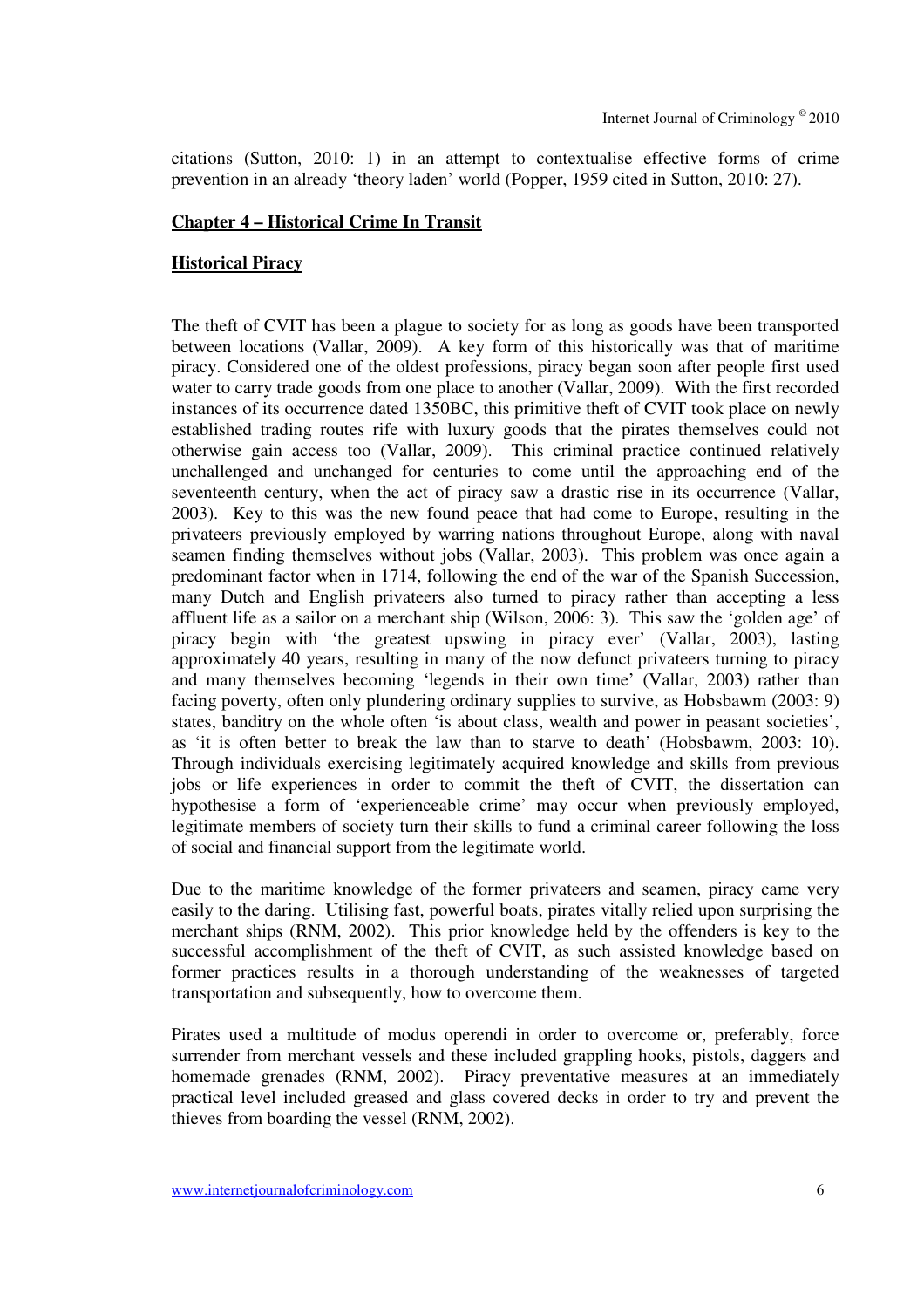Broader levels of crime prevention resulting in the demise of the 'golden age' of piracy came as globally, nations finally responded to the threat of piracy. Around 1730, America's coastal colonies became more able to defend themselves (Wilson, 2006: 5) and newly introduced international piracy laws resulted in an increased military presence in piracy hot spots, such as those in the Caribbean and North American Coats (Krystek, 1998). This understanding where and how piracy was growing was key to its demise, as Clarke (1980: 159) states, 'conventional wisdom holds that crime prevention needs to be based on a thorough understanding of the causes of crime.' Further to this, as Bouloukos and Farrell (1997: 219) state, it was this element of rationality practised by the pirates that gave the repeat victimisation experienced by victims 'predictability, facilitating its prevention.'

One of the single most significant steps at reducing piracy was taken by parliament in 1721, striking at the root of the crime it forbid anybody knowingly trading with pirates at penalty of death, a crime prevention technique that has shown to be significantly effective for centuries (Prassel, 1996: 35). This idea is key to the notion of situational crime prevention, as through increasing the perceived risks and effort and reducing the rewards associated with the crime opportunity, the perceived costs outweigh the perceived gains and thus offender participation will subsequently decrease over time (Wortley, 1997: 65). Perhaps the greatest step toward reducing piracy, however, came in the form of increased risk of detection and thus capture of those practicing piracy, as Brantingham and Faust (1976 cited in Lab, 1992: 11) state, effective crime prevention 'identifies conditions of the physical and social environment that provide opportunities for or precipitate criminal acts'. Such identification of areas most likely to be targeted, as occurred consistently from 1730 onwards with the increased presence of international navies in piracy hot spots (Krystek, 1998) resulted in an internationally collaborative crackdown on piracy, thus far increasing the likelihood of facing capture, something that has consistently shown to be an effective crime preventative tool (Tilley, 2009: 44). This transpired along side the afore mentioned increased penalties for those practising or liaising with piracy, resulting in an increased likelihood of capture and specific deterrence for those who were captured (Tilley, 2009: 29).

Such intensification in the use of military navies around known piracy hot spots, such as those in the Caribbean and North Americas resulted in a large pool of skilled seamen being recruited, many of whom were let go some years before. The practice of recruiting those tempted by or engaged in piracy was also key to reducing the prevalence of piracy as in terms of situational crime prevention, through tackling the root motivational causes of crime and increasing 'social' measures, such as increasing job opportunities, this has consistently shown to be an effective crime reduction tool (Clarke, 1980: 159) which led to organised piracy and privateering finally ending in the nineteenth century. Pertinently, the majority of maritime nations signed the declaration of Paris in 1856, outlawing privateering for good (RNM, 2002), a factor that Lab (1992: 116) cites as consistently providing a reduction in crime rates, as the universal condemning of a particular crime and thus increased universal tackling of it sees the 'increased certainty of apprehension and punishment resulting in reduced offending.' This international cooperation resulted in effective tackling of piracy, as Young (2007: 89) states

> 'International co-operation was and still is an important element of Westphalian states in curbing piracy...historically when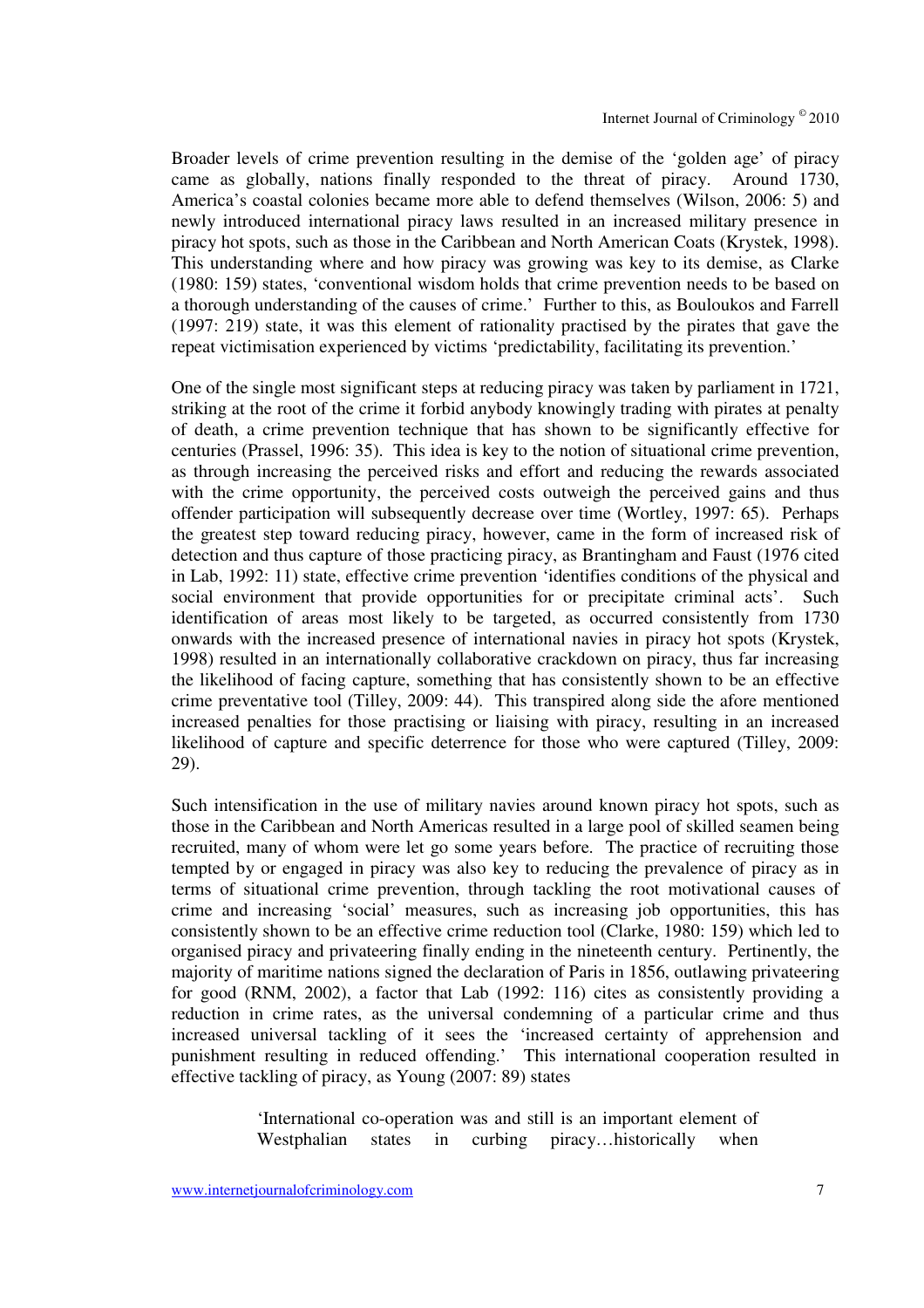international relations between colonial powers in the region were non-cooperative due to economic and political competition with each other, piracy had room to operate.'

#### **Highway Robberies**

Highwaymen thrived in England during the seventeenth and eighteenth centuries, actively committing the theft of CVIT predominantly between 1650 and 1800. Travel by road was already treacherous at the time and 'nobody travelled alone without fear of being robbed', resulting in the hiring of guards or escorts (SAD, 2009).

The origins of many highwaymen lies in the aftermath of the English civil wars, with many royalist officers ruined and becoming second class citizens, left with little or no resources by which to survive, these cavalrymen would pave the way for a new breed of thief, those who took to the road, setting the standard for centuries to come (Contemplator, 2002; SAD, 2009). Such causational factors further support the 'experienceable crime' hypothesis set by the dissertation, as once again, previously legitimate members of society turn their legitimately acquired skills and knowledge to fund a criminal career following the loss of social and financial support from the legitimate world.

With the advent of the public stage coach in 1658, the highwaymen had found a new target. Proving an easier target than existing targeted mail coaches, which gradually developed greater target hardening capabilities with sworded capable guardians and faster rates of travel, new stagecoaches housed only wealthy travellers with very little protection (SAD, 2009), paving the way for crime displacement from one potential target to another (Lab, 1992: 67). This advent in new transportation with lack of suitable capable guardians was key to the prevalence of such theft of CVIT, as Newman (1997: 4) notes, 'the situation is seen as the primary agent in crime causation'. As Eck (1993 cited in Newman et al, 1997: 223) notes, 'displacement is most likely to occur in the direction of familiar places, times, targets and behaviours', something that clearly occurred with regards to highway robberies. Further reinforcement of such criminal activity lay in the fact that the highwaymen had developed a greater level of attack than the stagecoaches could provide by way of protection, as they were already familiar with the use of pistols, something that the victims, armed merely with swords could not compete with (SAD, 2009), thus the technological advances of the time favoured the thieves rather than the victims.

Highway robberies maintained their prominence for well over a century until the second half of the eighteenth century, all but ceasing to occur from approximately 1815 onward (Spraggs, 2007). This demise of highway robberies is attributed to being caused by the establishment of the horse patrol around London in 1805, particularly in hot spots such as Hounslow Heath and the Great North Road. This was furthered when the Metropolitan Police was founded in 1829, and despite minor pockets of highwaymen still practising the theft of CVIT, the increase in paid police officers led to the eventual passing of the highwayman (Contemplator, 2002). Through increased detection of the highwaymen through police presence, some 250 highwaymen were tried and hanged between 1749 and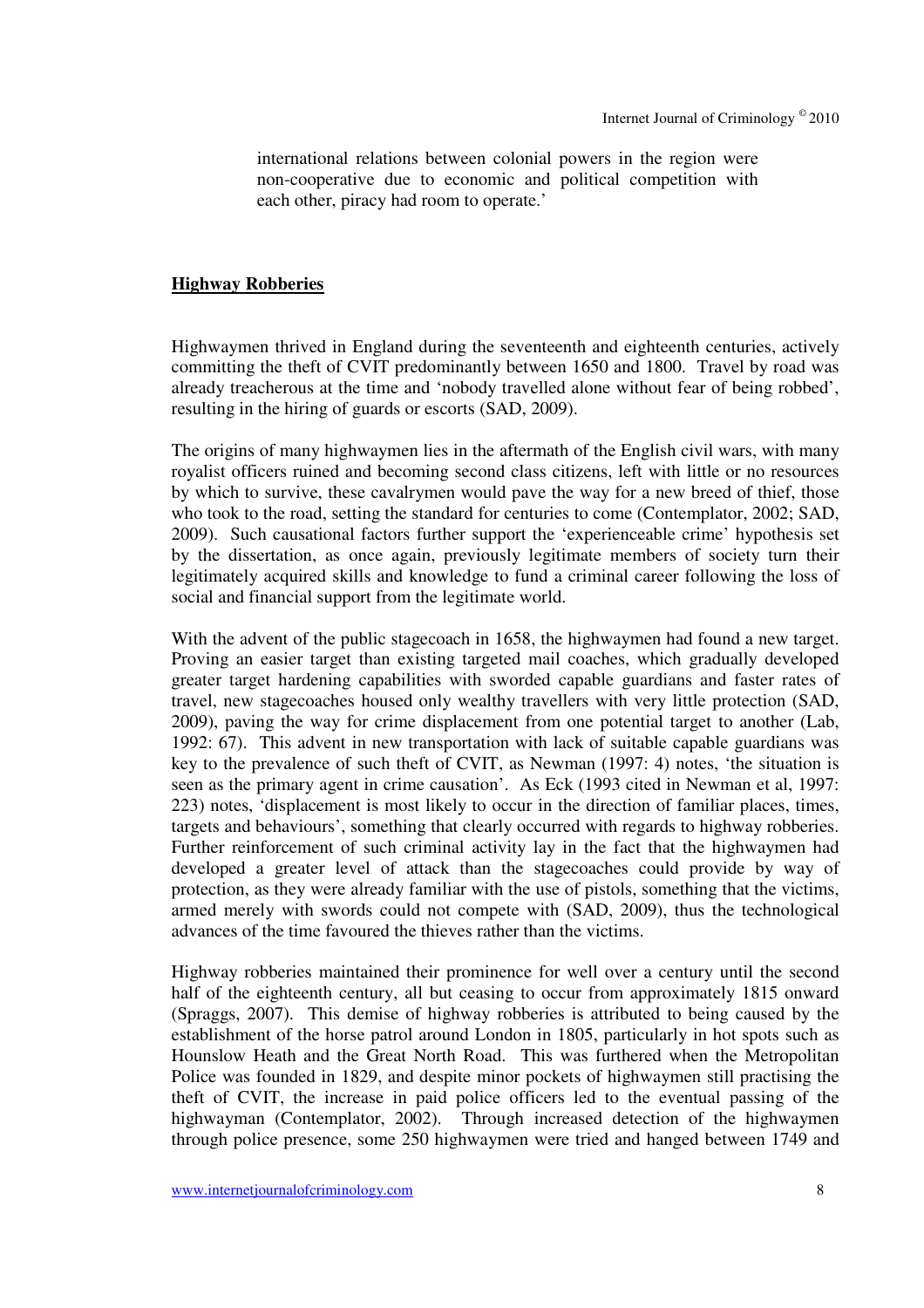1771, many of whom were only associates of the thieves, a clear deterrent for anybody tempted to engage in the theft of CVIT at the time (Prassel, 2006: 50). This is key to the prevention of highway robberies, as individuals 'can be deterred by environmental changes to reduce criminal opportunities' (Newman et al, 1997: 7) and as Andenaes (1975 cited in Lab, 1992: 101) states, 'the likelihood of deterrence increases as the risk of punishment increases', a factor clearly evident within the realm of highway robberies.

Further factors such as the increased usage of banknotes, more traceable than gold coins, made life for the robbers increasingly difficult, an immediately situational crime preventative technique (Spraggs, 2001: 234; Ekblom, 2005: 206) with a lasting effect on the rates of CVIT theft at the time.

The highwaymen had met his end, but the theft of CVIT had seen a displacement in its concentration. As Prassel (2006: 53) states, 'crime remained, but it took new forms in reaction to new technology', 'fast trains appeared…stagecoaches and carriages no longer held great attraction, so highwaymen moved onto other things.' Therefore, this displacement from the now primitive, but increasingly and more importantly, universally, hardened stagecoaches led to a reinsurgence of CVIT theft on the newly implemented and therefore, under protected, train network (Prassel, 2006). As Woodley (2010) states, although the painstaking development of the stagecoach took centuries, it all but died off immediately with the arrival of the train, as did the target selection of would be thieves of CVIT.

## **Chapter 5 – Train Robberies**

Following the demise of the stagecoach, the first rail lines began to open around 1825, with a further wait of 8 years until passengers were able to be carried. Over a ten year period, parliament agreed to the building of 54 new rail lines, leading to 22,000 miles of track established by 1900 within the UK (HLS, 2010). A similar situation in the United States, by 1830 only 39.8 miles of track had been established, 10 years later 2,755 miles of track had been laid, and by 1880, 87,801 miles of track was in regular use (US Census Bureau, 1880: 308), thanks to the increasing production and therefore transportation of desired resources such as iron, silver and gold, potentially tempting targets for those with the capabilities of committing the theft of such valuables in transit (LOG, 1996a).

The rapid increase in the rail system invariably led to the introduction of a new wave of the theft of CVIT, as Michelson (1902) noted at the time, 'the highwayman of the railroad has taken the place of the old time footpad', with the first recorded incidence, the Great Gold robbery, occurring in England in 1855 (IIGI, 2008: 91; Prassel, 1996: 112). Involving the theft of £12,000 worth of gold bullion, the robbers showed great cunning and intelligence in their approach to overcoming the current day crime preventative measures in place. Overcoming double locked safes and guarded escorts, the thieves showed a greater knowledge of the current technological practices in place at the time, copying keys and familiarising themselves with the rail network routine procedures, thus indeed the thieves practiced a more advanced modus operendi than was currently installed in order to defend the target itself (Evans, 1859: 491).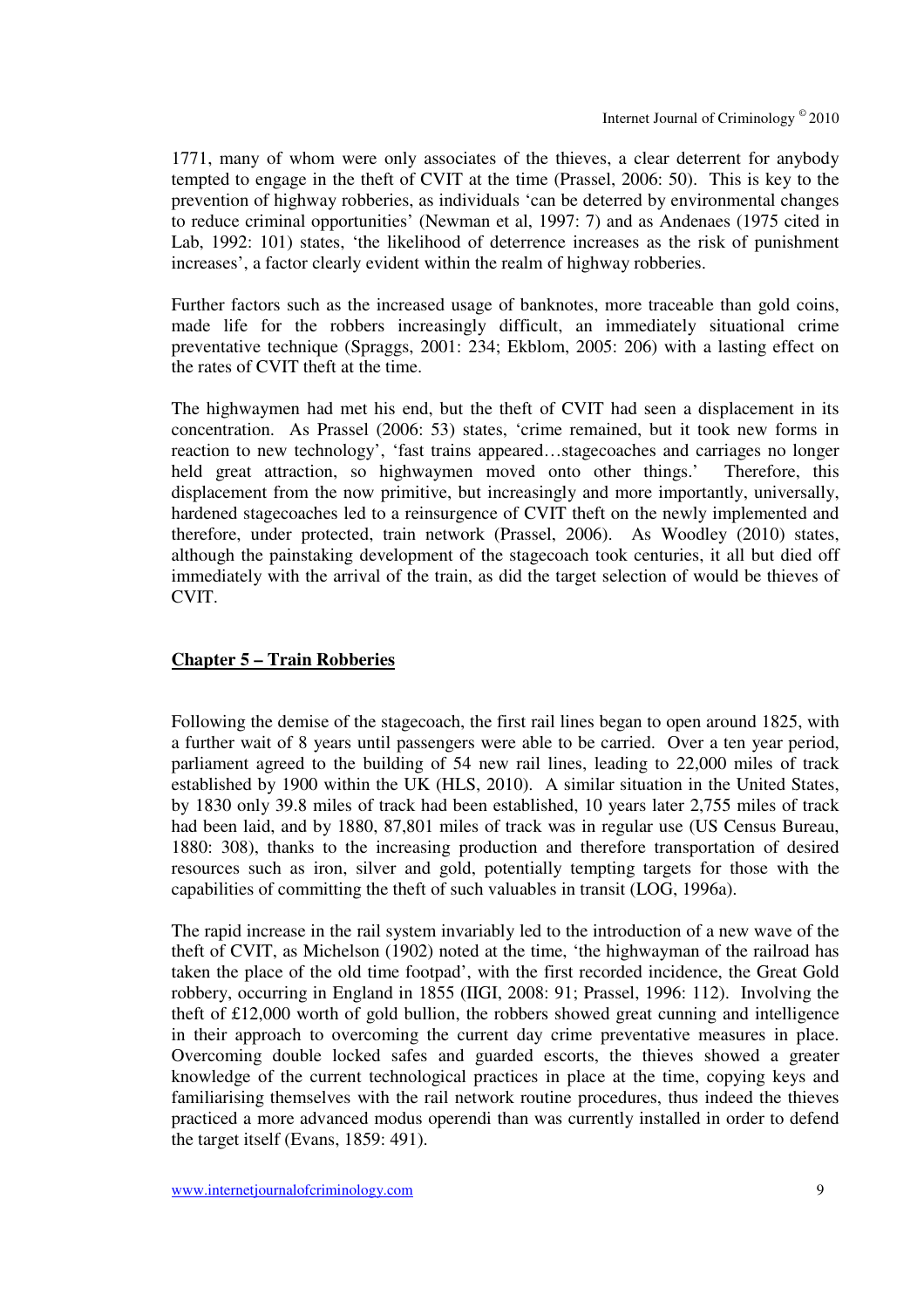Despite the mild frequency of train robberies taking place on a global scale following the introduction of the railway system, the height of the theft of CVIT from trains was centred around the mid-west states of the United States (Prassel, 1996: 112), which will therefore see the dissertation highlighting the subsequent crime reduction techniques employed in this area, which in turn perpetuated similar responses world wide (Prassel, 1996). The first recorded train robbery in the United States took place in 1866 with the notorious Reno Gang commencing what would soon to be a highly replicated criminal act. Utilising brute force and brandishing weaponry currently not carried onboard the rail network by hired escorts, this set the stage for a series of repeat attacks on the rail network, as within two weeks, two more trains were derailed and robbed of their valuable cargo (LOG, 1996b). 'Between 1865 and 1930 train robberies were a significant problem for American railroads, express companies, law enforcement agencies, and rail passengers' (Ruddell and Decker, 2009: 1).

#### **Why Engage In Train Robberies?**

As Weiser (2006) notes 'During the years after the Civil War, much of the nation suffered a period of unemployment and lawlessness, spawning a number of notorious desperadoes and outlaw gangs.' Just as history has uncovered in the cases of piracy and highway robberies, an era of depression and economic or political downturn will spur the desperate into committing criminal acts: Under protected and unguarded, the art of the train robbery was born out of the criminal outlaws desire to obtain maximum reward for the smallest perceived effort and potential danger (Newman et al, 1997). This once again, as in the cases of historical piracy and highway robberies, supports the dissertation 'experienceable crime' hypothesis, that learnt knowledge and skills from previously legitimate avenues, military training in the case of train robberies, may be once again turned to commit illicit acts of CVIT theft in order to survive. A new phenomenon in 1866, one of the major practitioners of such an act, Jesse James, first learned of 'the latest science in outlawry' from sourced reports by an ex-con doing time with John Reno, part of the infamous Reno gang responsible for introducing train robberies to the USA (Horan and Dullenty, 1997: 77). Such perceived 'effort and threat' was a direct correlative of the current preventative procedures put in place at the time, as Woodbury (1997) notes, 'They would have robbed a bank, but at that time, there were more trains than banks.' Towards the end of the nineteenth century, those engaged in the theft of CVIT from trains perceived them an easy target to rob due to the decentralisation of law enforcement at the time, enabling easy getaways over state or county lines and at a more immediate level, security arrangements on the trains themselves were minimal (Siegel, 2008: 347).

#### **Target Hardening**

Facing spiralling attacks from thieves, the railroads and express companies engaged numerous crime preventative means in order to stop the robbers, drastically increasing the target hardening capabilities of the trains. These included carefully selected officers standing by to travel to the site of hold-ups in order to take up chase of the robbers on fast horses, this technique was often coupled with the use of experienced trackers hot on the bandits trail (Prassel, 1996: 112). Despite the increased police response to the theft of CVIT from trains, it was in fact a multitude of differentiating factors that led to the eventual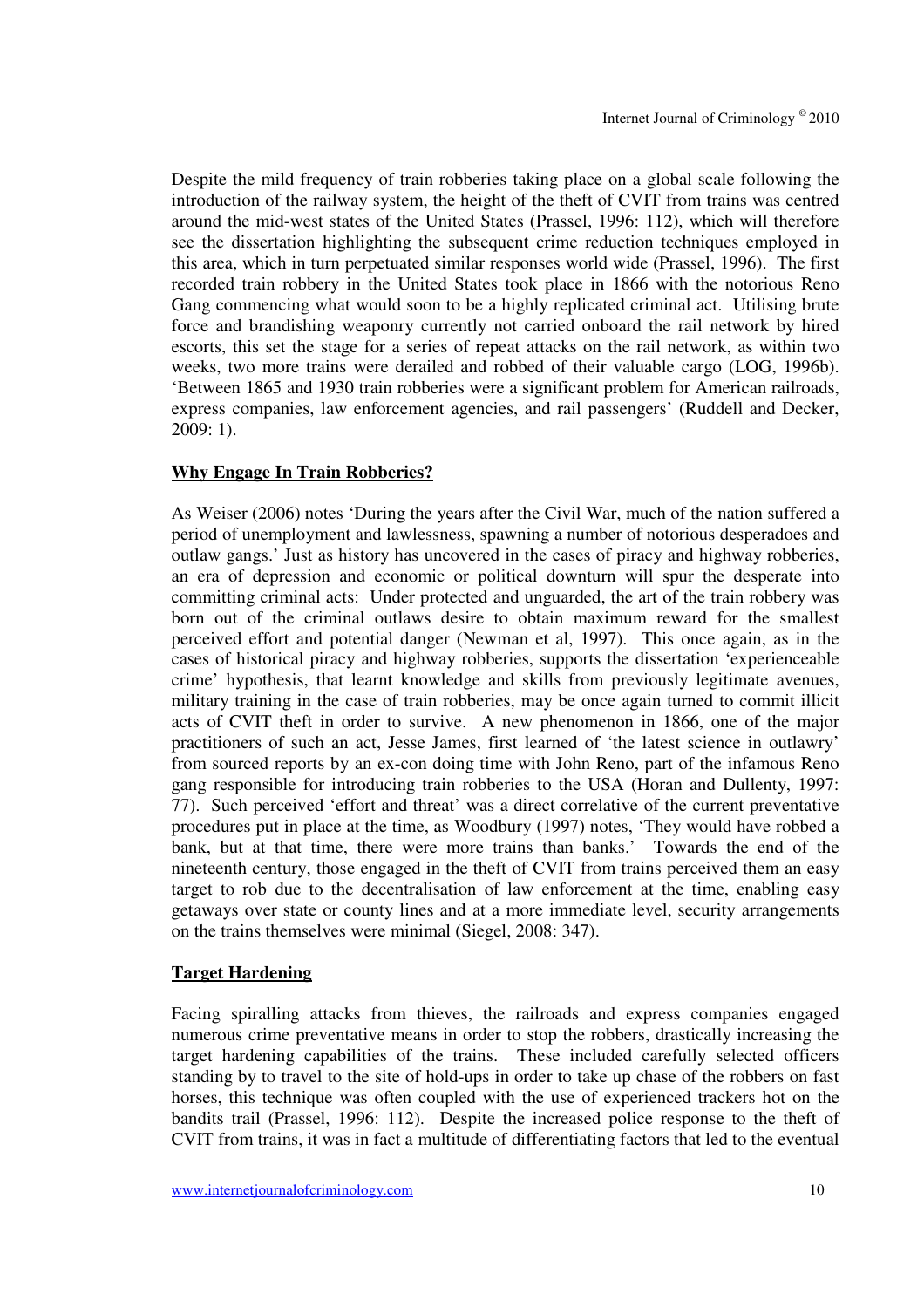demise of the train robbery; as travellers cheques increasingly replaced that of transported money and the rapid growth in telephone systems led to better communication between the agencies involved in reducing the theft of CVIT. A vast form of target hardening was also implemented on the trains themselves, with fast mail trains replacing the previously pregnable and vulnerable express carriages (Prassel, 1996: 114). Key to the demise of train robberies was also the passing of the Federal Train Robbery Act by the American congress in 1902, making the entry of railway cars to commit murder or robbery a federal offence (Prassel, 1996: 114).

#### **Opportunity Reduction**

The target hardening features implemented onboard the trains included the placing of plain clothed, private detectives onboard along with stalls and ramps for horses to enable the immediate pursuit of bandits. Such federal involvement 'extended the ability of law enforcement beyond the state or county border and this saw a decline from 29 robberies in 1900 to 7 in 1905, and by 1920 all but disappeared' (Siegel, 2008: 347), due to having been captured, killed or no longer operating due to the frustrating new crime preventative measures in place (LOG, 1996b) which as, Tilley (2009: 44) showed, through increasing the risk of capture along with increasingly punitive punishments, a form of specific deterrence occurred. This transpired along side the increasingly collaborative crackdown on train robberies by federal agencies, which drastically increased the likelihood of capture, something that has consistently been shown to be an effective crime preventative procedure (Tilley, 2009: 44).

#### **Contemporary Responses To Train Robbery**

Contemporary train prevention techniques have built upon those established in the past, as today, an urban bypass by network design is in place in many locations, seen notably around Paris, trains bypass local poor suburbs where carriages holding tourists and wealthy business men travel, in an attempt to curb contemporary forms of train robberies (Graham and Marvin, 2001:367). Similar travel restrictions for public transport can be seen throughout the UK, as taxis and buses often avoid known trouble spots and routes, particularly at night in known crime hot spot urban areas (HSE, 2008). In addition to this, dedicated task forces are in place, such as the TOMCATS in the USA (RIN, 2003), and the BTP across the UK (BTP, 2008). Further to this, contemporary solutions to the theft of CVIT include security systems including fencing, lighting, sensors and CCTV on the more vulnerable aspects of the rail networks (Gough, 1977). This was furthered when, following September  $11<sup>th</sup>$ , the rail industry as a whole increased 'a security plan that matches intelligence community best practices' (Smith, 2004). Such increased security measures included augmented use of web security, 'limited access to railcar location data, employee identification checks, increased tracking and inspection of selected shipments, new encryption technology for sensitive data communication, better security for physical assets, and more employee training' (Smith, 2004).

#### **Bridge**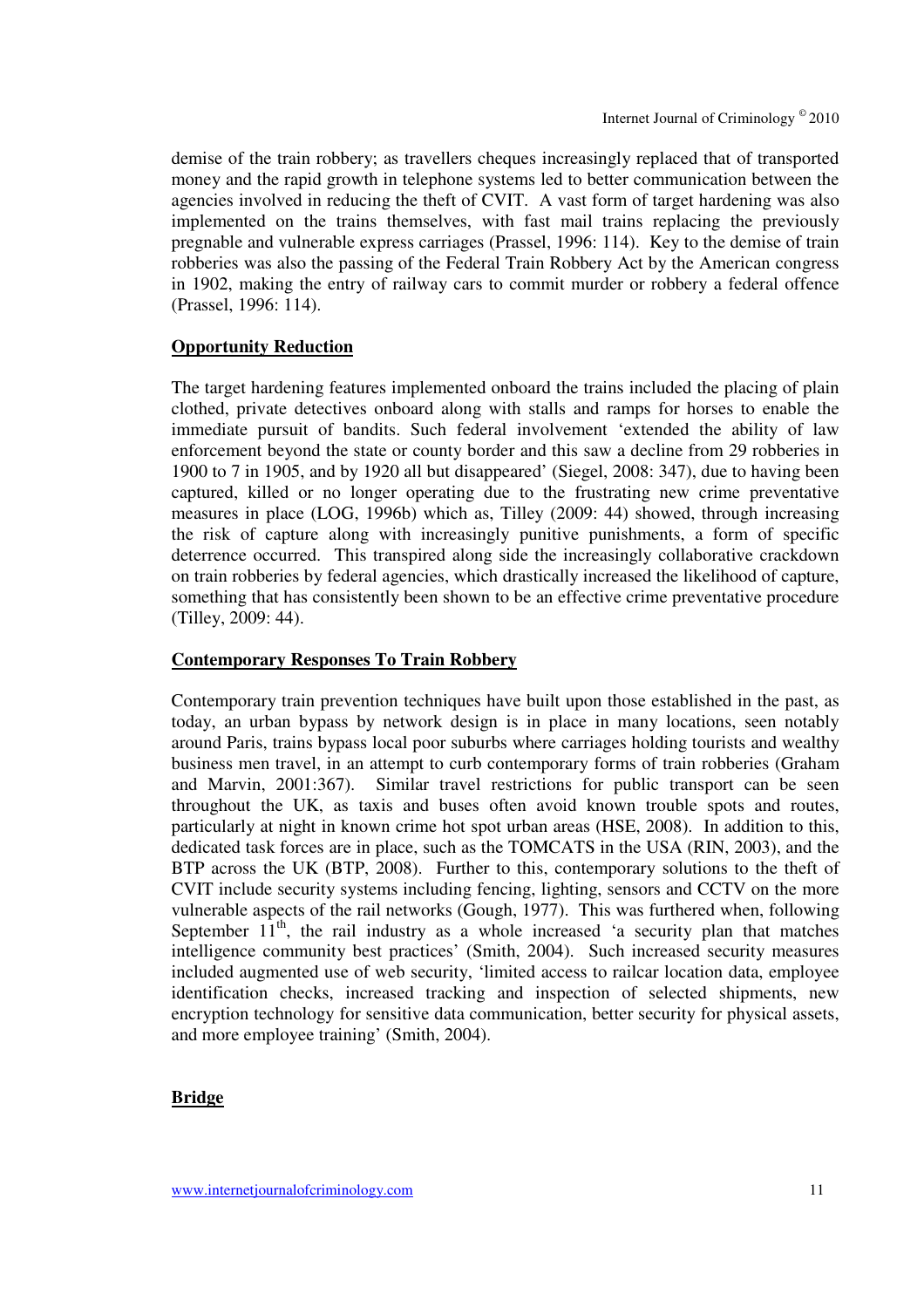This dissertation has so far shown several notable key attributes to the contributing factors of the theft of CVIT in the past. Predominantly, it is evident that a period of social, economic or political turmoil has always been a precursor to the inauguration of new forms of the theft of CVIT (Vallar, 2003; Wilson, 2006: 3; Hobsbawm, 2003: 10; Contemplator, 2002; SAD, 2009; Weiser, 2006). A direct result of such a lack of power, wealth and resources, whether it be longitudinal or a sudden demise, sees those most desperate turning to crime in order to survive. This 'turn' to crime therefore sees the thieves exploit new, or severely under policed, unguarded and vulnerable targets, offering high reward for the perceived minimal amount of effort. Further to this, as in the case of piracy and highwaymen, an existing knowledge through previous practice of the current technological advances sees the thieves command a stark advantage over the target choice and subsequently the current crime preventative measures utilised to protect it (Wilson, 2006: 3; RNM, 2002; SAD, 2009). It is only when the eventual crime preventative measures implemented throughout the targeted transportation surpass those of the thieves and are at a constant enough level as to be consistently managed throughout the entirety of the journey, that eventually will see a reduction in the overall levels of the theft of CVIT (RNM, 2002; Contemplator, 2002; Prassel, 2006: 50; Siegel, 2008: 347; LOG, 1996b). Further to these immediately situational crime preventative measures, history has also dictated that wider, social level aspects prove to be just as effective at reducing the incidence of CVIT theft (Prassel, 1996: 114; Wilson, 2006: 5; Krystek, 1998). Thus, tough laws banishing the intent to commit, actually committing, or liaising with those who do commit CVIT thefts have consistently shown reasonably effective results in reducing the levels of prevalence, through a practice of reducing the frequency of outsider involvement, the thieves become increasingly isolated in their crimes (Prassel, 1996: 35) when combined with an increased risk of detection and capture (Tilley, 2009: 44). Through identification of physical and social environments that may provide criminal opportunities, an increased collaborative response by numerous agencies has resulted in a crackdown on those committing CVIT thefts throughout history, thus far increasing the likelihood of capture (Brantingham and Faust, 1976 cited in Lab, 1992: 11; Tilley, 2009: 44). Such increase in the perceived risk of capture has therefore been shown to be the biggest crime preventative mechanism for reducing the theft of CVIT throughout history.

The dissertation has also been able to construct an 'experienceable crime' hypothesis stating that history has continually shown that those who identify new forms of vulnerable transport to rob often utilize legitimately acquired knowledge and skills from previous lawful job or life experiences to commit illicit forms of CVIT theft in order to survive.

#### **Chapter 6 - Cash In Transit Vans**

Contemporarily, the rate of CVIT robberies from cash in transit (CIT) vans is increasing. As 'in the first ten months of 2009 there were 911 of these offences in the UK, 15 per cent more than the 791 in the same period in 2008' (Security Park, 2009). Such an increase saw the Home Office acknowledge that indeed, the last few years have seen a 'steady but worrying' increase in CVIT crime (Home Office, 2007a). This increase is particularly worrying for several reasons, notably as '76% of Cash & Valuables in Transit (CVIT)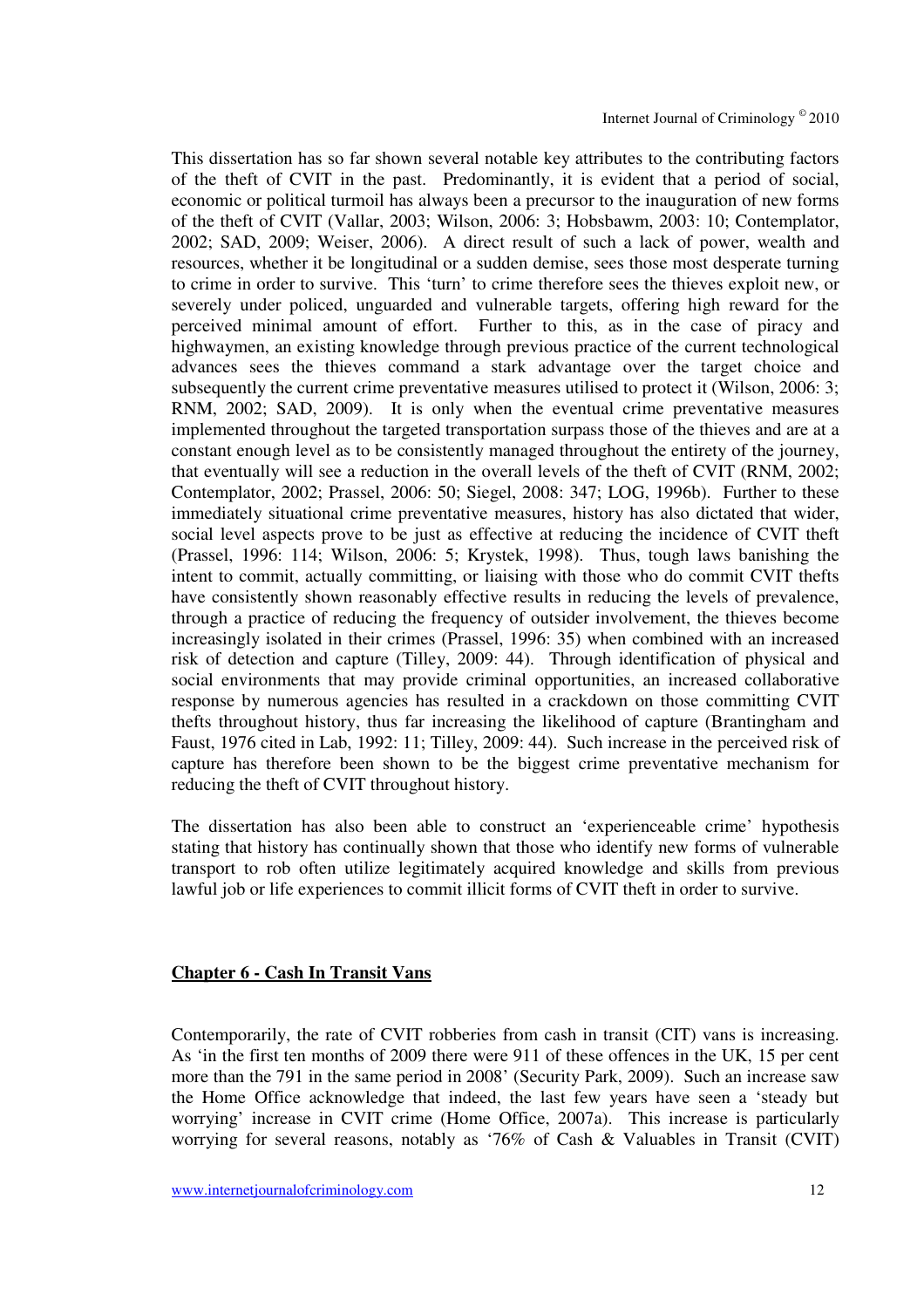attacks recorded in the EU occur in the UK' (GMB, 2008). Due to the fact that approximately £1.4 billion in cash is moved daily around the UK in approximately 4,500 vehicles making some 100,000 deliveries and pick ups, the problem that CVIT theft potentially causes is enormous (Home Office, 2007a; BSIA, 2005). The problem CVIT theft creates is increased considering that the amount of actual cash in circulation (despite the burgeoning use of charge and credit cards) stands at some £35 billion, representing the highest amount to date, leading forecasters to predict an increase still over the next six years, increasing not only the frequency of deliveries, but also the financial loads that each courier must carry, leading to far higher levels of risk when transporting cash (BSIA, 2005).

Such an increase in attack frequencies has been consistent for several consecutive years now, as the GMB (2008) show, 'there were 836 attacks in 2005 up from the 763 in 2004, itself an increase on the 697 attacks in 2003.' With a total of 2,295 attacks over the three year period, 447 crew members were injured, 58 of them seriously, and on 700 occasions a firearm was present at the time of the robbery. Often subject to attacks with blunt objects such as iron bars, machetes, knives and firearms, the incidence of CVIT theft can often result in not only a physical threat to the guards but also a mental one (GMB, 2008). As Stephen Roberts, the British Retail Consortium Director states, 'this is retail crime at its most extreme. It often has devastating consequences for those involved and their families – long lasting trauma, permanent disability and occasionally even death' (Security Park, 2009).

Providing a crucially important public service that the modern society relies deeply upon in order to maintain a consistent high street economy, the industry is in real danger of not being able to commit to such a dedicated task of redistributing cash at an appropriate rate due to the threat of attack (BSIA, 2005). As a sector spending some £120 million annually on armoured vehicles and a further £20 million on security training and tactical support, there are still several key issues which must be addressed in order to curb the spiralling threat posed to the CVIT industry in the UK (BSIA, 2005). As the Home Office (2007a) notes, 'more needs to be done to reduce the vulnerability of delivery personnel, to reduce the benefits to the offender, to catch and convict more criminals, and to protect our communities.' With clear crime hot spots identifiable within the Greater Manchester, West Midlands and Metropolitan Police jurisdictions, accounting for almost 50% of all CVIT attacks (See Appendix A), the immediate crime prevention tools must be predominantly targeted in such areas, as well as an industry on the whole (Home Office, 2007a), much the same as has always occurred historically in order to reduce and prevent CVIT thefts, as the dissertation has shown. Such a failure to implement consistent preventative procedures across the industry as a whole will merely lead to a displacement of such crimes to further unpoliced areas, as the Home Office (2007a) have already shown is occurring around Manchester, with the Greater Manchester Police reporting a 13.5% reduction in CVIT thefts between 2004 and 2005, despite CVIT robberies increasing substantially over the two years.

#### **Why Target CIT Vans?**

A study by Gill (2001: 281) found that through a study of 47 convicted CIT van robbers, the principal attraction lay in the freedom that arose from robbing a van in the open, thus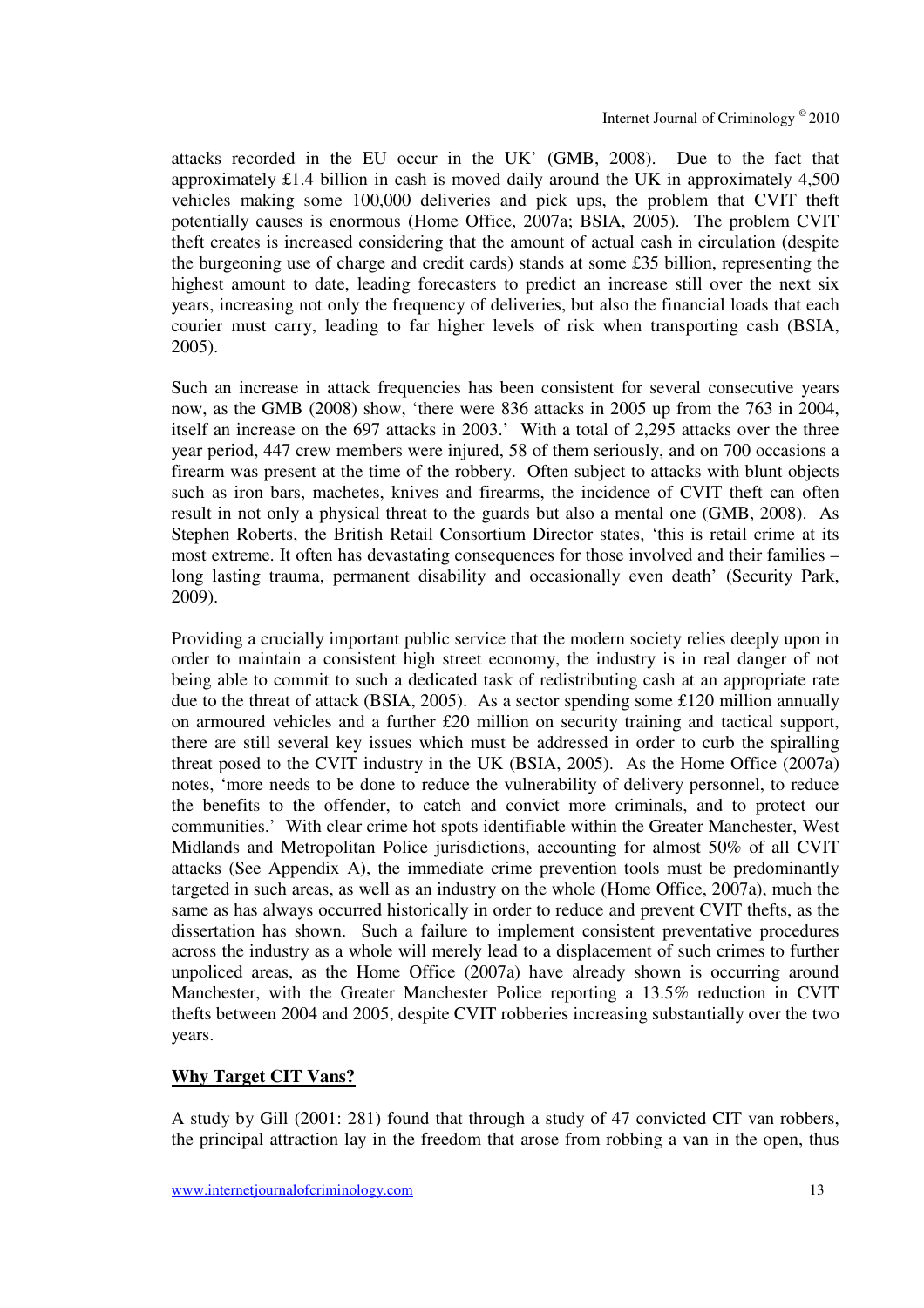reducing the risks of being trapped and increasing the range of the offenders target selection to areas more secluded than others. This is key considering that a wealth of research suggests that target selection is often closely linked with its location (Gill, 2001: 281; Robertson and Potchak, 2002). CVIT thieves, as it has been shown thus far, are highly reasoning offenders, as Cornish and Clarke (1986 cited in Gill, 2001: 287) show, they often demonstrate an understanding of the main risks involved, and subsequently have ideas on how these risks can be managed, and moreover, 'they are often prepared to use violence to ensure they achieve their objectives.'

#### **Target Hardening**

Therefore, in order to overcome the 'risk management' strategies employed by criminals, there are currently numerous crime preventative procedures in place to help reduce the prevalence of thefts from CIT vans. At an immediately situational level, the secure CIT vans used today utilize state of the art 'ballistic and anti-ram protection' and are 'fully equipped with one person entry-exit system, controlled cash transfer unit, storage lockers, emergency escape routes…onboard computer control, biometric access control, weight sensing plus siren alarm and anti hi-jack systems' (Penman, 2009). In addition to the vehicular transportation technology made available, cash case technology is also a prominent factor in the situational crime prevention technology currently adopted, this is particularly important as the BSIA (2005) show that in 2004, 66% of all CIT robberies occurred when the cash was in transit between the vehicle and destination. Such case technology includes the release of an indelible dye upon attempted access to contents. Further to this, access to the cases is regulated by state of the art electronic key technology (Gehrer Sharp, 2006).

#### **Opportunity Reduction**

In order to achieve the goal of an overall drop in CVIT thefts, the immediately situational preventative implementations are backed up by a wider plan of action by local authorities tasked with the policing of the secure transfer of cash. Such a plan of action is delivered primarily through the CVIT reduction delivery plan introduced in 2007, including pledges from all key stakeholders involved within the CVIT market; the British Bankers Association, the GMB trade union, the British Security Industry Association, the Security Industry Authority and the Association of Chief Police Officers (BSIA, 2010). Key to this was the involvement of the key organisations running and policing CVIT today identifying what 'target hardening' technological improvements are available and how these can be implemented, particularly in CVIT theft hot spot locations (Home Office, 2007b). Therefore through careful identification of the current CVIT robbery hot spots, a reduction in delivery pattern predictability coupled with increased policing and police community support officer presence during cash deliveries is aimed at reducing the incidence of CVIT thefts throughout the UK (Home Office, 2007b). Further to this, the joint CVIT reduction plan aims to, through focusing on reported crime levels, place a particular focus on the repeat victimisation experienced by those within the CVIT industry. It also noted the importance of ensuring the appropriate risk assessments and prevention measures are in place throughout the CVIT industry as a whole (Home Office, 2007a), something that the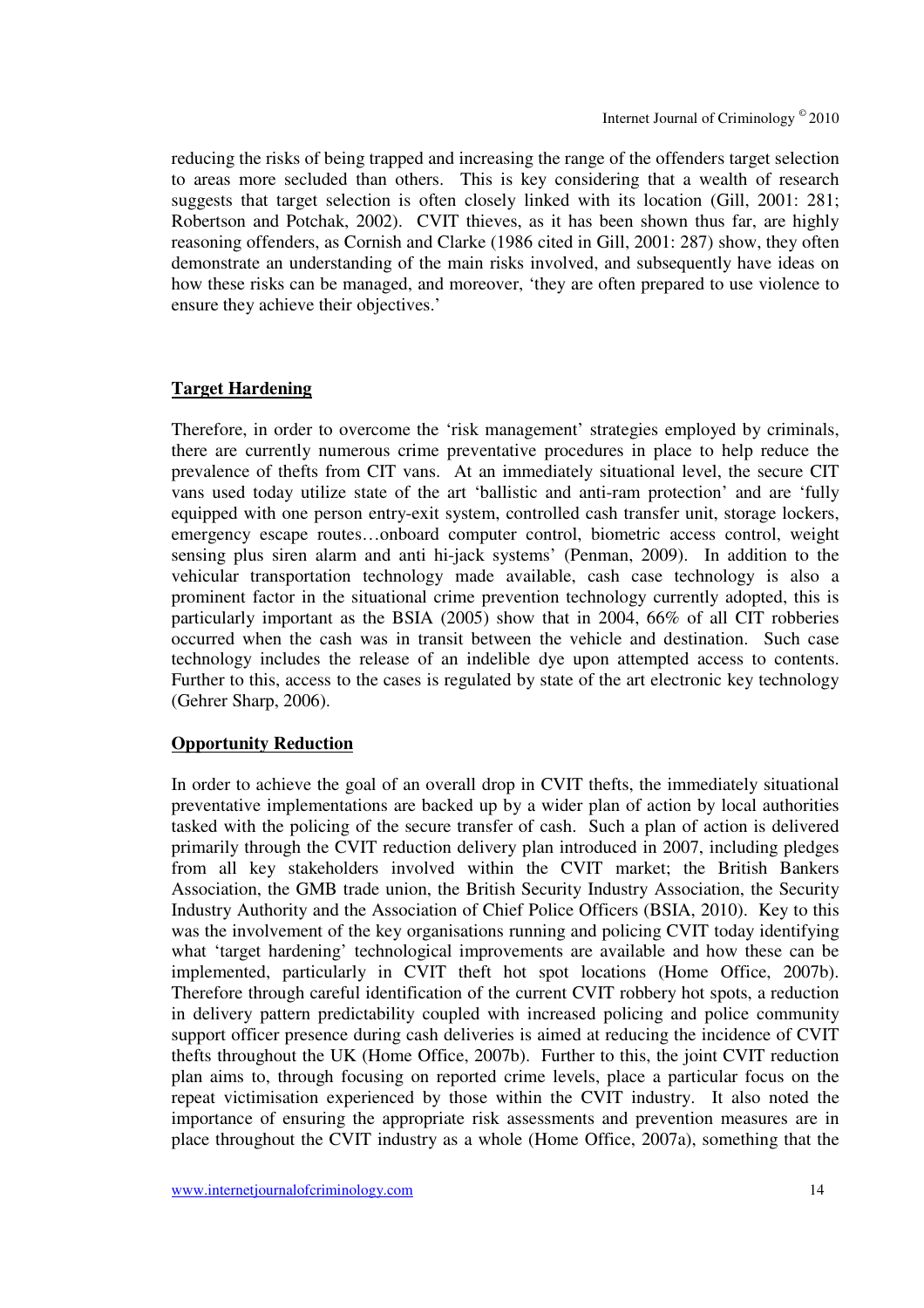dissertation found through its analysis of effective preventative procedures implemented throughout history. This increase in police presence around CVIT deliveries is being implemented throughout the UK currently, notably as can be seen by the Leicester Constabulary who run the 'Follow That Van' operation which sees police trailing CIT vans through theft hot spots in order to ensure safe deliveries are made (Klein, 2007). Further similar plans include Operation Matrix as utilised by the Merseyside Police, Operation Vanguard as used by the Metropolitan Police and Operation Liaison as seen by the Greater Manchester Police (BSIA, 2008a).

#### **Sentencing**

In addition to the policing strategies used to attempt to curb the prevalence of CVIT thefts, the criminal justice system has also responded with Crown Court judges actively raising awareness of the importance of CVIT crime, calling for sentences to reflect the seriousness of the crimes committed. Such a decision has been upheld by the criminal justice system as a whole, as through the increasing numbers of arrests made in recent years, lengthy, exemplary sentences have been issued as a deterrent for more to engage in CVIT related crime (BSIA, 2008a).

Following the implementation of the CVIT reduction charter, the BSIA (2008b) reported that the proactive partnership between the multiple agencies involved was beginning to produce results. With the first six months of 2008 showing a 29% decrease on the same months of the previous year and a 20% decrease since the partnership initiative was first introduced (BSIA, 2008b). However, such a reduction in the rate of CVIT thefts was short lived, as the latest figures show, (Security Park, 2009), CVIT saw a rapid increase in its rates of occurrence once again in 2009.

#### **What More Could Be Done To Reduce The Incidence Of CIT Theft?**

Predominantly, the key issue has been one of contradiction; as a direct failure to adhere to crime prevention advice as set out in the CVIT delivery plan has been evident. As the BSIA (2005) have shown in their Cardiff Study, with a restriction on the times CIT vans can enter high streets throughout the day, a clear lack of variety in delivery times and routes becomes evident, increasing the predictability for thieves to target CIT vehicles. Furthermore, if CIT vehicles must park some distance away from their delivery destination, there is a greater threat posed to the guards, as can be seen in 2004 where 66% of all CIT robberies occurred when the cash was in transit between the vehicle and destination (BSIA, 2005). This is a major factor as the high financial investment and police resource investment may be put at risk by 'extended exposure of cash and people to (often much) longer deliveries on foot, caused solely by parking restrictions' (BSIA, 2005).

Therefore, in order to truly reduce the incidence of CVIT thefts, it must be speculated that the criminals desire to illicitly gain the CVIT will remain constant, therefore a clear emphasis must be put on the reducing the chances for them to do so (BSIA, 2008b). Where such preventative measures cannot be effectively implemented however, increased chances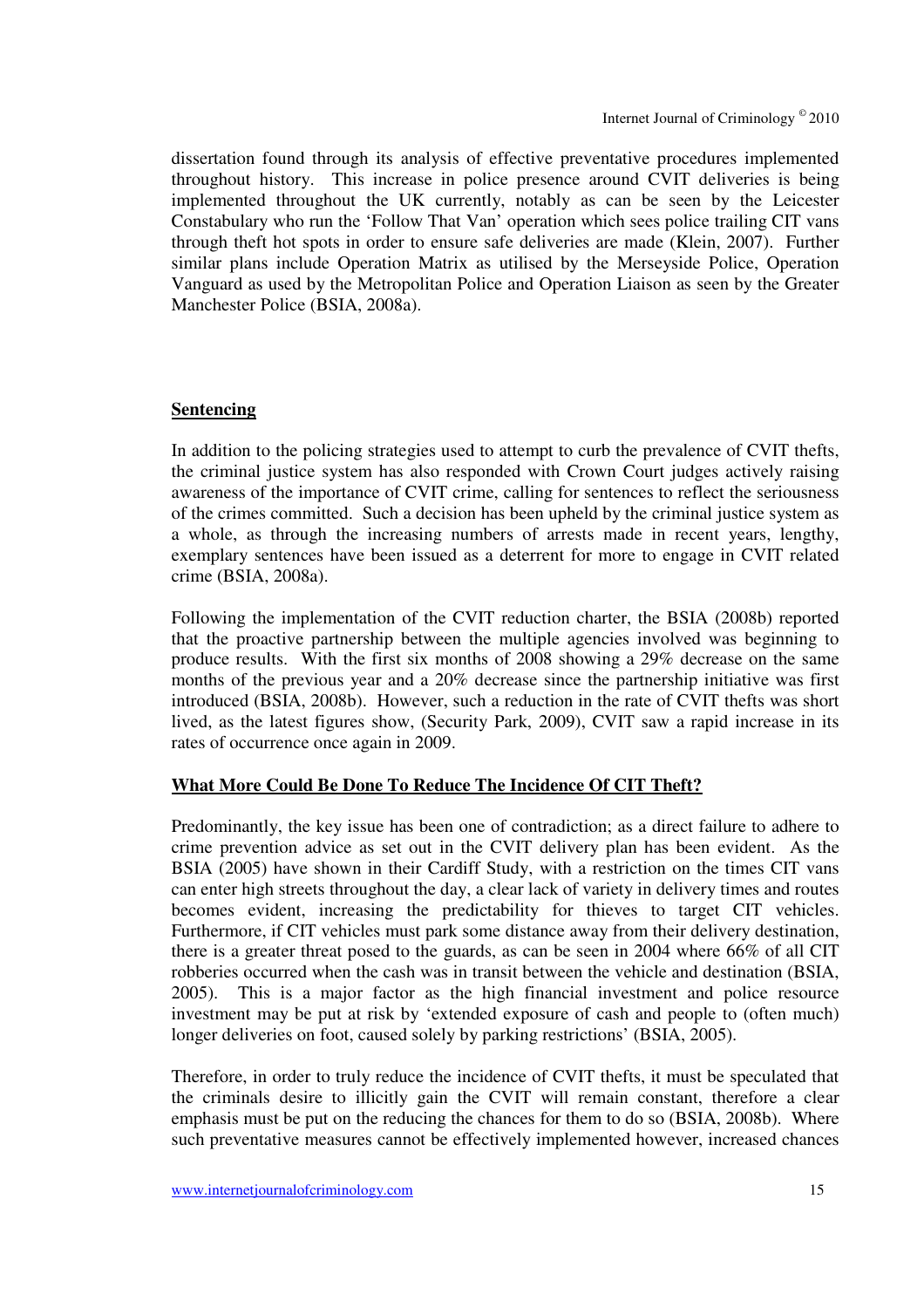of identification through increasing the level of police surveillance in such 'hot spot' areas along with the CJS taking a tougher stance on the sentencing of those convicted would act as a strong deterrent for those willing to engage in CVIT thefts along with a greater perceived risk of capture by the criminals (Tilley, 2009: 44).

Clear improvements therefore must be made to remove the parking limit restrictions pushing CIT vans away from the destination, greater use of CCTV and police surveillance in recognise hot spots, safe areas for the transfer and collection of cash and finally dedicated police resources aimed at tackling the criminals behind the majority of CVIT attacks within the UK (GMB, 2006).

#### **Chapter 7 - Contemporary Maritime Piracy**

Contemporary maritime piracy has resulted in a vast resurgence in the rate of attacks on ships, namely international cargo vessels throughout the world at present, and although targeted primarily in several geographical hot spots, this figure is an increasingly alarming one (Luft and Korin, 2004). Maritime piracy is defined by The International Maritime Bureau (IMB) as 'the act of boarding any vessel with an intent to commit theft or any other crime, and with an intent or capacity to use force in furtherance of that act' (London P&I Club, 2009: 1), and more notably through the United Nations Convention on the Law of the Sea (United Nations, 1982) which sees maritime piracy defined as 'any illegal acts of violence or detention, or any act of depredation, committed for private ends by the crew or the passengers of a private ship or a private aircraft, and directed on the high seas, against another ship or aircraft, or against persons or property onboard such ship or aircraft' or 'against a ship, aircraft, persons or property in a place outside the jurisdiction of any state.'

The escalating global problem of piracy has tripled in the last decade and shows no signs of stopping, a hugely problematic factor considering that the oceans are currently home to 'roughly 50,000 large ships carrying 80 percent of the worlds traded cargo' (Luft and Korin, 2004). This is furthered by the IMB (2009) who state that attacks on cargo ships are at the highest level for a decade and still increasing as the level of 'piratical incidents reported so far in 2009 has surpassed the total number reported in 2008', with estimates of the cost of damage anywhere between \$1 billion and \$16 billion per year (De Rugy, 2009). Further to this, as Chiarugi and Archibugi (2009) have shown, there is a large imbalance between the amount of money Somali pirates have actually gained through piracy (estimated at approximately 60 million dollars in 2008) and the estimated billions of dollars worth of damage that they have actually caused. In addition to the financial losses caused by maritime piracy, the risk to those onboard vessels is increasingly perilous, as in the first 9 months of 2009 114 vessels were boarded, 34 hijacked, 88 fired upon, 661 hostages taken, 12 crew members kidnapped, 6 killed and 8 still missing' (IMB, 2009). This corresponded with a 200% increase in the number of firearms used, as the IMB (2008) state, the reward ratio for pirates, particularly Somalian pirates is so high that only increased naval and military intervention will reduce this.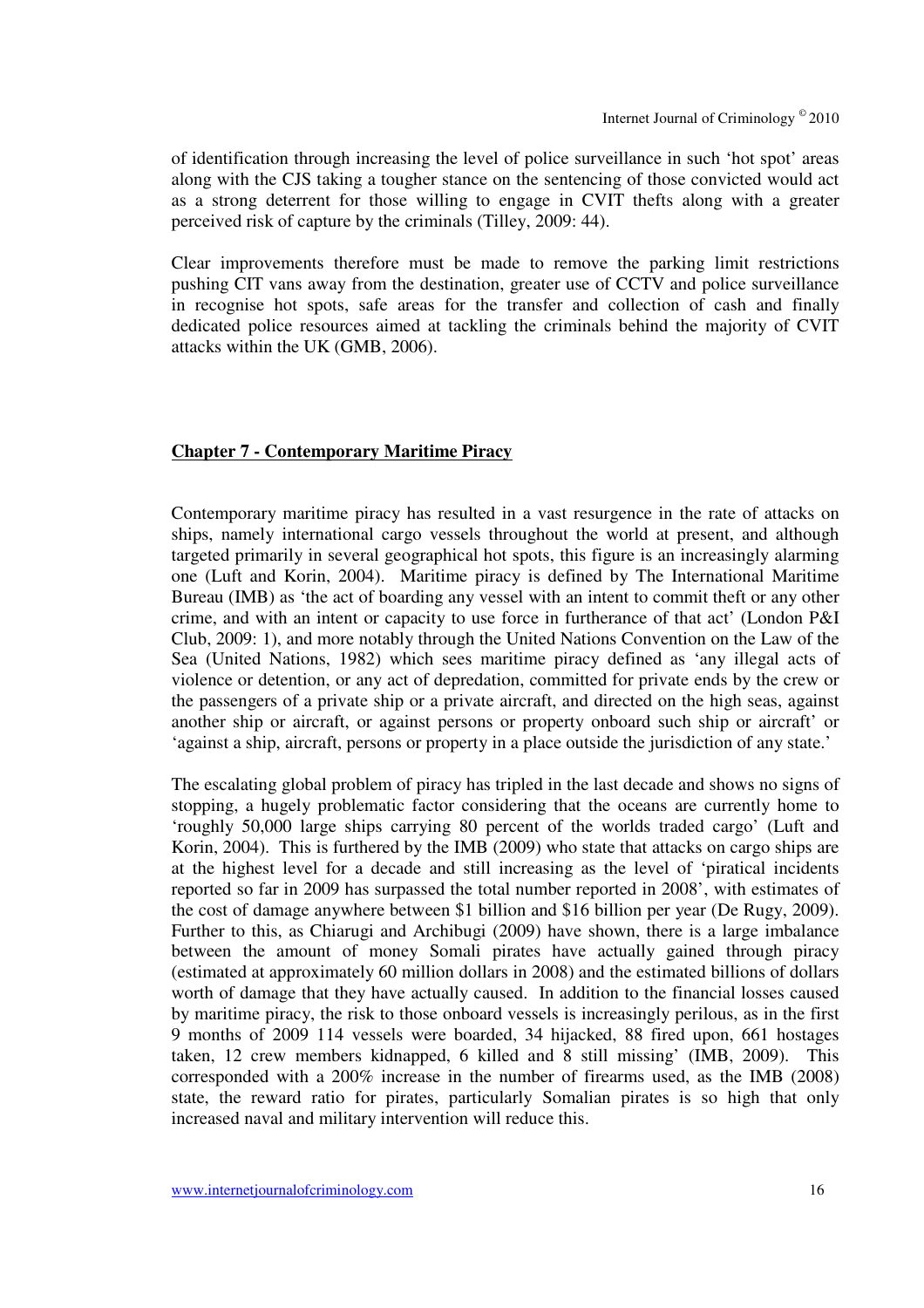With the identification of several notable piracy hot spots on a global scale, predominantly lying on the coasts of the South East Asian and Indian Sub Continent and the coasts of Africa and the Gulf of Aden, most notably off the coast of Somalia (CCS, 2009a), (See Appendix B), Chiarugi and Archibugi (2009) site this as a result of three key factors: 'The failure of the Somali state, the difficulty of coming up with an effective response, and the structural weakness of merchant vessels.'

#### **Why Target Cargo Vessels?**

Predominantly, the problem of piracy stems from the illicit money gained recognised as being the most financially viable means of survival for many, something Johnson and Pladdet (2003: 9) note with their equation of piracy resembling that of banditry, increasing during times of financial and political instability. This line of reasoning was also shown by Hobsbawm (2003: 35) who states that 'the first and probably the most important source of bandits is in those forms of rural economy or rural environment which have relatively small labour demands, or which are too poor to employ all their able bodied men.' This line of theory can be seen in practice as Dillon (2000) shows in reference to piracy in Southeast Asia, noting that the recent increase in piratical incidents in the area is a result of the Asian financial crisis and political instability predominantly in Indonesia and Thailand, leading to the unemployment of thousands. Further to this, it has also been shown that similar problems in Somalia, notably a lack of central government and thus health and welfare structures in a country engaged in a civil war for over two decades and with an average age of 17 have led to widespread engagement in piracy (BBC, 2009; Chiarugi and Archibugi, 2009).

Therefore, such a lack of means necessitating the need to engage in illicit ventures in countries with a lack of natural or financial sources to exploit has seen the thieves target passing cargo vessels (Chiarugi and Archibugi, 2009). This social and economic situation further validates the dissertation 'experienceable crime' hypothesis that previously learnt legitimate skills, most notably fishing in the case of contemporary piracy, are utilised by those facing social and economic ruin in order to commit the theft of CVIT and sustain a viable income. This targeting of international cargo vessels was chosen particularly due to their vulnerability, as many ships are not armed due to ship owners not being willing to shoulder the cost of hiring mercenaries on board their vessels, although the practice of placing armed mercenaries on board cargo vessels is increasingly occurring globally (Chiarugi and Archibugi, 2009). Such practice therefore sees the act of piracy as a onesided affair, with the pirates easily overcoming the on-board preventative measures in place on many occasions.

#### **How Do Pirates Attack Cargo Vessels?**

Making use of technological advances in communication, weaponry and navigation, many contemporary pirates use sophisticated means of detection (IMB, 2009; Wilson, 2006; Jones, 2009). Pirates often board vessels after monitoring port communications so as to establish the best targets to select and through use of satellite navigation, are able to approach the large vessels relatively unnoticed at high speed (Wilson, 2006). Upon approaching the vessels, the pirates often fire automatic weapons and rocket propelled grenades in order to try and succumb the ship to surrendering peacefully (IMB, 2009).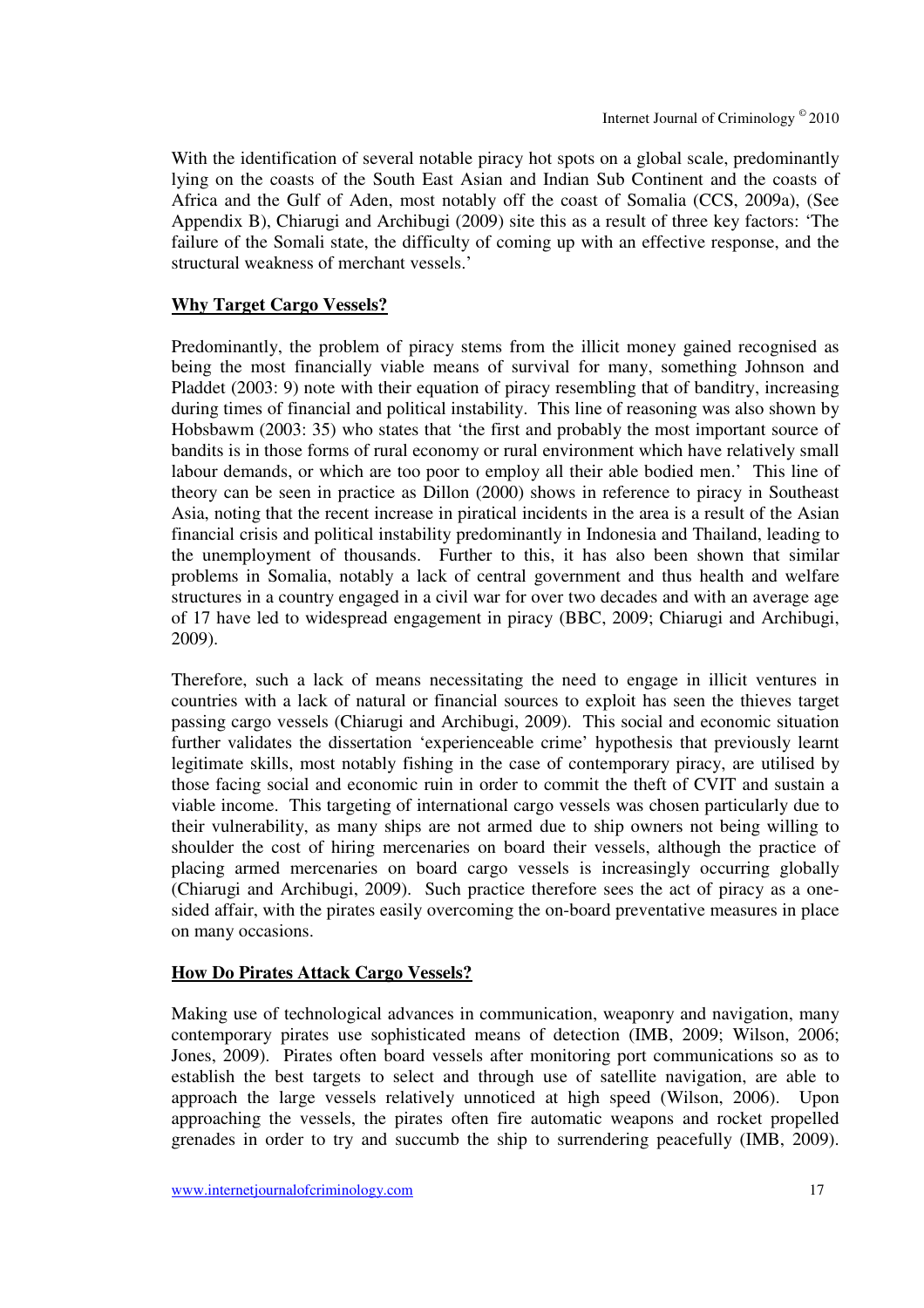Then through use of ladders and grappling hooks the pirates board the ships brandishing copious amounts of heavy firepower (Wilson, 2006), often including automatic weaponry, grenades and rocket propelled grenade launchers (Jones, 2009). It is the great deal of weaponry, and increasingly the potential willingness to utilize it (IMB, 2008) that necessitates an immediate response from the authorities involved to reduce such an escalating problem.

#### **Opportunity Reduction**

Since the resurgence of maritime piracy some 20 years ago, the international community 'was caught unprepared at both operational and juridical levels' (Chiarugi and Archibugi, 2009). This lack of foresight therefore saw a preference for prevention rather than the cure, with the deployment of various countries war ships to safeguard vessels of particular interest (Chiarugi and Archibugi, 2009). Such preventative measures have only recently become effectively implemented and have resulted in numerous international efforts to reduce piracy, including the NATO led Allied Provider Mission in which numerous international navies escort convoys of ships carrying the World Food Programme and that of the US led Combined Task Force 151, in which navies from over twenty nations target piracy detection and prevention in the Gulf of Aden, one of the largest piracy hot spots traversed by many international cargo vessels (Chiarugi and Archibugi, 2009). Such international led prevention is key to combating piracy, as Johnson and Pladdet (2003: 8) state, it is in direct correlation with the UNCLOS articles 105 to 107, stating that 'navies of all countries are entitled to seize a ship taken by pirates and arrest them'. Further to the increasing patrols of naval ships, the IMB set up a 24 hour manned piracy reporting centre for vessels to report to in any cases of actual or attempted piracy in 2008 (IMB, 2008) which has since been furthered to include the establishment of the Internationally Recognised Trade Corridor (IRTC) in 2009, the strip of water between the Horn of Africa and the Arabian Peninsula and a major piracy hot spot, in which naval and air military assets will be strategically deployed to protect and support merchant ships (IMB, 2009).

#### **Target Hardening**

At an immediately situational level, several crime preventative procedures are currently implemented, though not consistently by every vessel, with varying degrees of success. Key to this lies in the implementation of a product called 'Secure-Ship', a non-lethal, electrified fence surrounding the entirety of the ship in order to prevent thieves boarding at sea (CCS, 2009b). Further preventative techniques implemented include the trailing of cargo nets, which could prevent small boats approaching from the stern, and the use of unused dunnage to help prevent entrance passages onto the ship (CCS, 2009b). Many shipping companies have adopted the securing of the perimeter of a ship internationally, with many implementing razor wire along the vessels deck railings (Saul, 2009). In order to deter pirates who may actually gain access to the vessels, some ships are now hiring armed mercenaries to ride on board as security, such as those as the 'Ghurkha International Manpower Service', a team of ex-British Ghurkhas (McDaniel, 2005). Further advice given to ships includes that of ensuring blind spots are lit up, regular deck watches and patrols are taken in pairs, keeping fire hoses pressurised ready to shoot at attempted boarding's, avoiding discussing a ships contents or route whilst in ports and primarily, to report any instances of piracy and sounding alarms as soon as is possible (CCS, 2009c;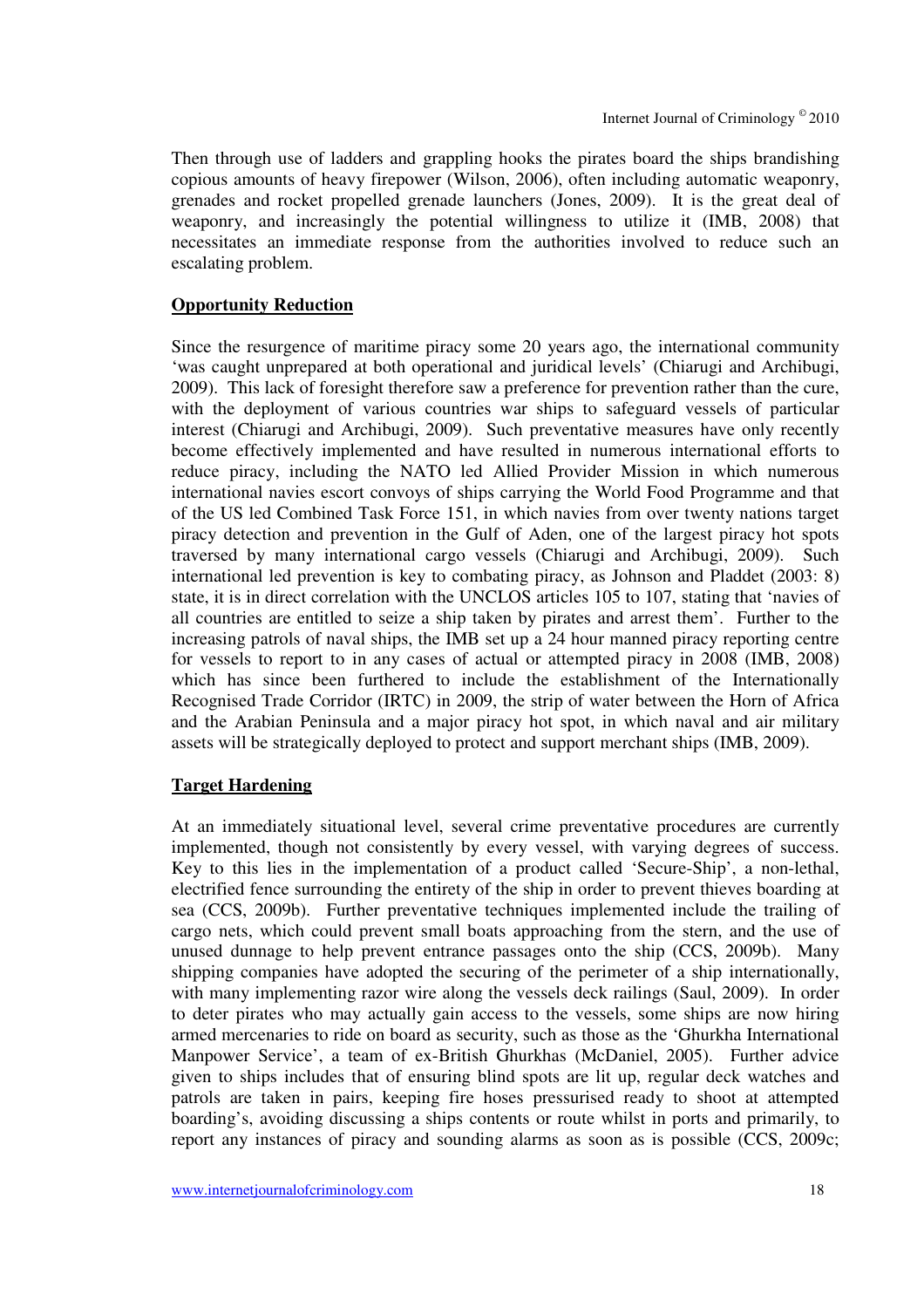Wilson, 2006).

#### **What More Could Be Done To Prevent Piracy?**

As Reinhardt (2009) states, 'As long as there is reward and no punishment, there will always be these and other piracies. Further, piracies will expand and grow if rewards, without any penalties, are perceived.' So it must be therefore widely acknowledged that much more must be done to reduce the prevalence of maritime piracy so as to reduce the theft of CVIT. Such increased measures must include greater use being made of heavily armed military protection for vessels sailing in known piracy hot spots. Further use must also be made of piracy detection, through increased use of air patrols such as that already used throughout the Internationally Recognised Trading Corridor near the Horn of Africa, in order to help prevent the onset of piracy (Reinhardt, 2009). Possibly one of the most effective forms of crime prevention techniques yet to be adequately implemented on the majority of vessels traversing known piracy hot spots lies in the arming of merchant ships as a form of defence from piracy (Reinhardt, 2009). However, such a technique has been discouraged by many due to the presumption that the presence of weapons on board may lead to attackers to respond with violence where before they may not have (Wilson, 2006).

In addition to the immediately situational preventative procedures that are currently lacking, a much wider and tougher stance toward anti-piracy must be adopted globally, particularly as this is something that the dissertation has shown to be consistently effective throughout history when coupled with increased rates of detection and capture (Tilley, 2009: 44). Such contemporary procedures must include stricter, tougher, uniform penalties for those captured and convicted of piracy (Reinhardt, 2009) as currently many of the nations charged with the trying of pirates have neither the political impotence nor an adequate criminal justice system in place to deal with such offences (Jones 2009). Increasingly harsh penalties would however, only be effective if the pirates themselves perceived the risk of capture as increasing, this is due to a wealth of criminological evidence supporting claims that indeed, the biggest deterrent for crime appears to be increasing the perceived level of detection and capture (Tilley, 2009: 44).

#### **Chapter 8 – Discussion, Conclusion and Way Forward**

This dissertation has indeed found evident a common typology of effective crime prevention techniques that might assist knowledge and better focus efforts in reducing the incidence of future thefts of valuables in transit. Furthermore, it has been shown that indeed a timeline of seemingly transpositional criminal target selections has proven evident throughout history due to a form of displacement occurring once targeted transportation becomes universally target hardened.

A further key finding by the dissertation lies in the construction of the 'experienceable crime' hypothesis. Stating that history has continually shown that those who identify new forms of vulnerable transport to rob often utilize legitimately acquired knowledge and skills from previous lawful job or life experiences to commit illicit forms of CVIT theft in order to survive has been shown for historical piracy, highway robberies, train robberies and for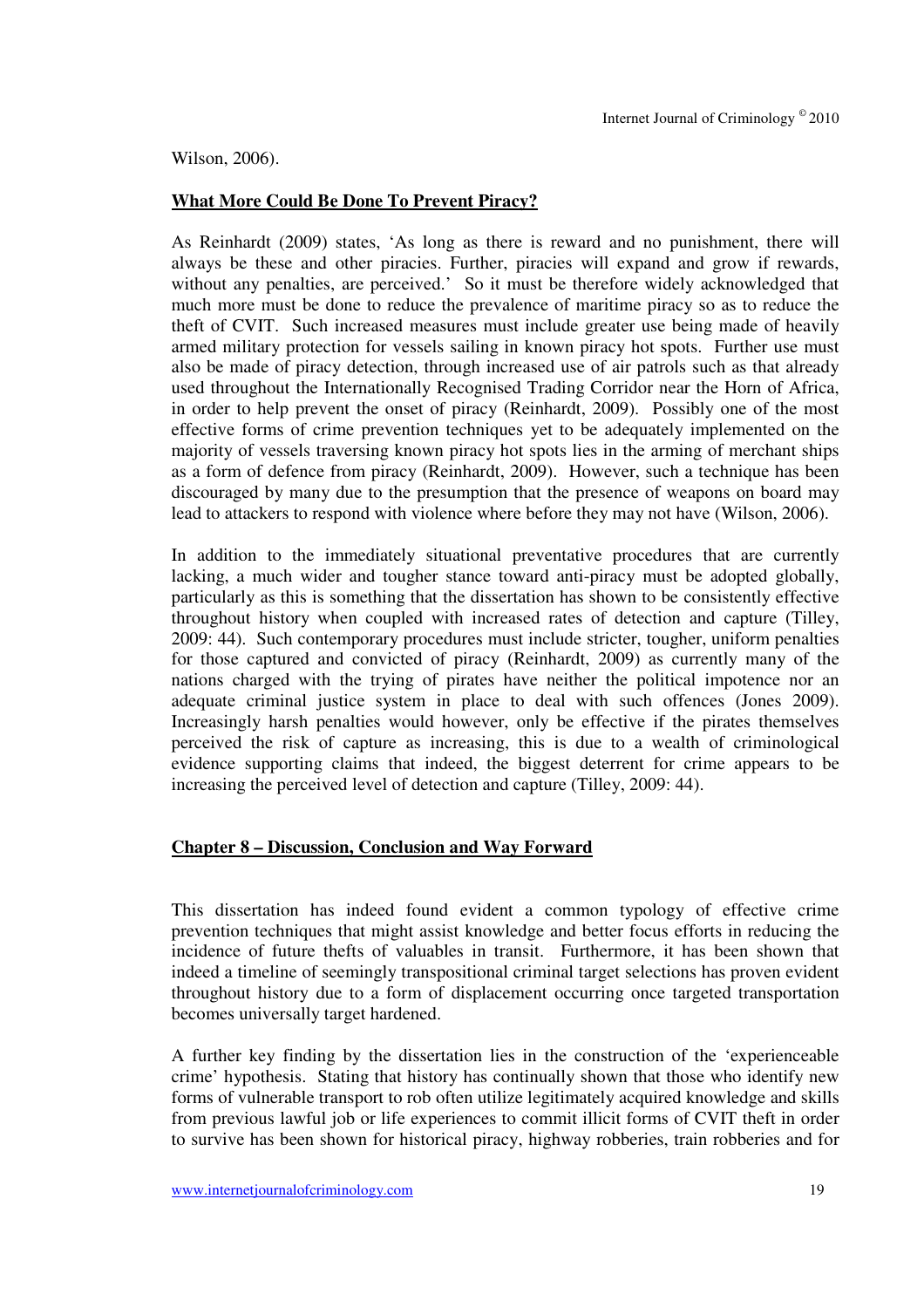the most part, contemporary piracy. It has been shown that the individuals committing the theft of CVIT both contemporarily and historically often make use of their environmental and learnt knowledge in order to overcome the under protected forms of transportation, with the exception of CIT vans (Vallar, 2003; Wilson, 2006: 3; Contemplator, 2002; SAD, 2009; Evans, 1859: 491; Chiarugi and Archibugi, 2009; Dillon, 2000). Such knowledge often puts the CVIT thieves at a distinct advantage over the lack of capable guardians in charge of protecting the targeted transportation, utilizing more technologically advanced modus operendi and thus committing the act of CVIT theft.

One of the key reasons for individuals to engage in the theft of CVIT both historically and contemporarily, with the exception of CIT van thefts; correlates closely to a period of economic, social or political downturn, leaving many seeking illicit forms of income in order to survive (Wilson, 2006: 3; Hobsbawm, 2003: 10; Johnson and Pladdet, 2003; SAD, 2009; Weiser, 2006; IMB, 2008; Dillon, 2000), as the 'experienceable crime' hypothesis has shown. Such a turn to crime sees goal-orientated behaviour seeking to exploit security weaknesses and devising elementary countermeasures to overcome the existing target hardening measures in place (Newman, 1997: 6; Ekblom, 2005: 231). Notably, the thieves target selection will involve the highest possible reward for the minimal perceived level of effort, as Gill (2001: 281) states, 'robbers will consider a robbery successful if the financial gains meet or exceed their expectation.' Therefore, history has consistently dictated that the movement of cash and valuables has always taken new forms, all of which are drastically lacking adequate target hardening capabilities and this has been constantly exploited by willing thieves.

It has also been shown that several key distinctions can be made between what has historically prevented CVIT thefts across numerous forms of transportation and furthermore, what has begun to reduce the incidence today. Predominantly, history has dictated that in order for CVIT thefts to be prevented, target hardening must be consistently implemented throughout the duration of the transportation of cash and valuables to a higher degree than the modus operendi utilized by the thieves (RNM, 2002; Contemplator, 2002; Prassel, 2006: 50; Siegel, 2008: 347; LOG, 1996b). In order for this to be possible, a micro level analysis of all weaknesses must be accomplished in order to satisfy a consistently suitable crime preventative approach is implemented (Clarke, 1992: 10). This consistent approach to target hardening throughout the transportation of cash and valuables is only recently becoming to be implemented on CIT vans and international cargo vessels, but with limits to such an approach currently, namely parking restrictions in city centres for CIT vans and an unwillingness to enlist armed capable guardians on cargo vessels for some companies, any reductions in CVIT theft rates currently will be very limited (BSIA, 2005; Reinhardt, 2009). Further to these immediately situational measures, the dissertation has also shown that perhaps one of the most effective forms of crime prevention to reduce CVIT thefts lies in that of wider social level aspects (Prassel, 1996: 114; Wilson, 2006: 5; Krystek, 1998). As it has been shown, tough laws designed to target those committing or liaising with CVIT thieves have shown very effective results historically with regards to piracy, highway robberies and train robberies and have again only recently began to be implemented on CIT van theft and piracy, with a reasonable degree of effect (BSIA 2008a; IMB, 2009).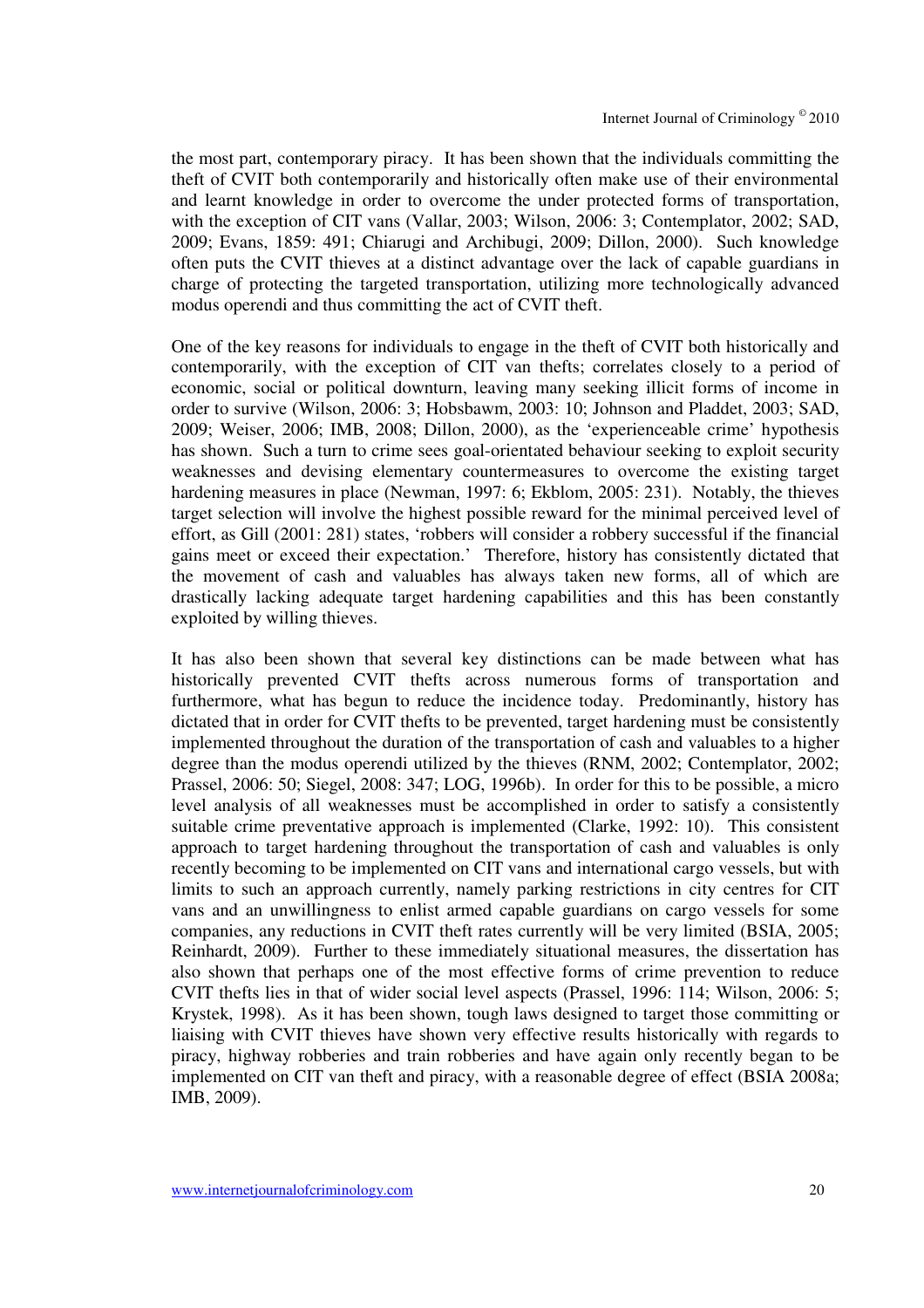Such findings have therefore led the dissertation to make several key recommendations based on what has been shown so far: Primarily, it is in the opinion of the dissertation that in order to satisfy a greater reduction in the rate CVIT thefts from CIT vans and maritime piracy, efforts to target harden transportation at an immediately situational level must be taken much further in order to ensure that they are consistently implemented throughout the duration of the transportation process. This process must take account of the micro level problems that face CVIT and mandatory implementation of the latest technological advances must be made. Furthermore, as history has shown, through increased costs to international cargo haulers, the presence of armed capable guardians on board the ships may invariably lead to a reduction in CVIT thefts.

In addition, this dissertation recommends that in order for a drastic reduction in CVIT rates to occur for both CIT vans and cargo vessels, a much greater perceived level of capture must be evident. Through more acute placement of policing and military agencies in order to reduce the opportunity for crime, a far higher chance of detention and apprehension would prove evident, something that has been consistently shown to effectively reduce crime (Tilley, 2009: 44). In the case of maritime piracy, the dissertation asserts that much clearer international guidance must be given as to how to deal with the global problem of piracy, and a subsequent uniform coalitionist tackling of piracy should take place in order to reduce the opportunity CVIT thieves currently have.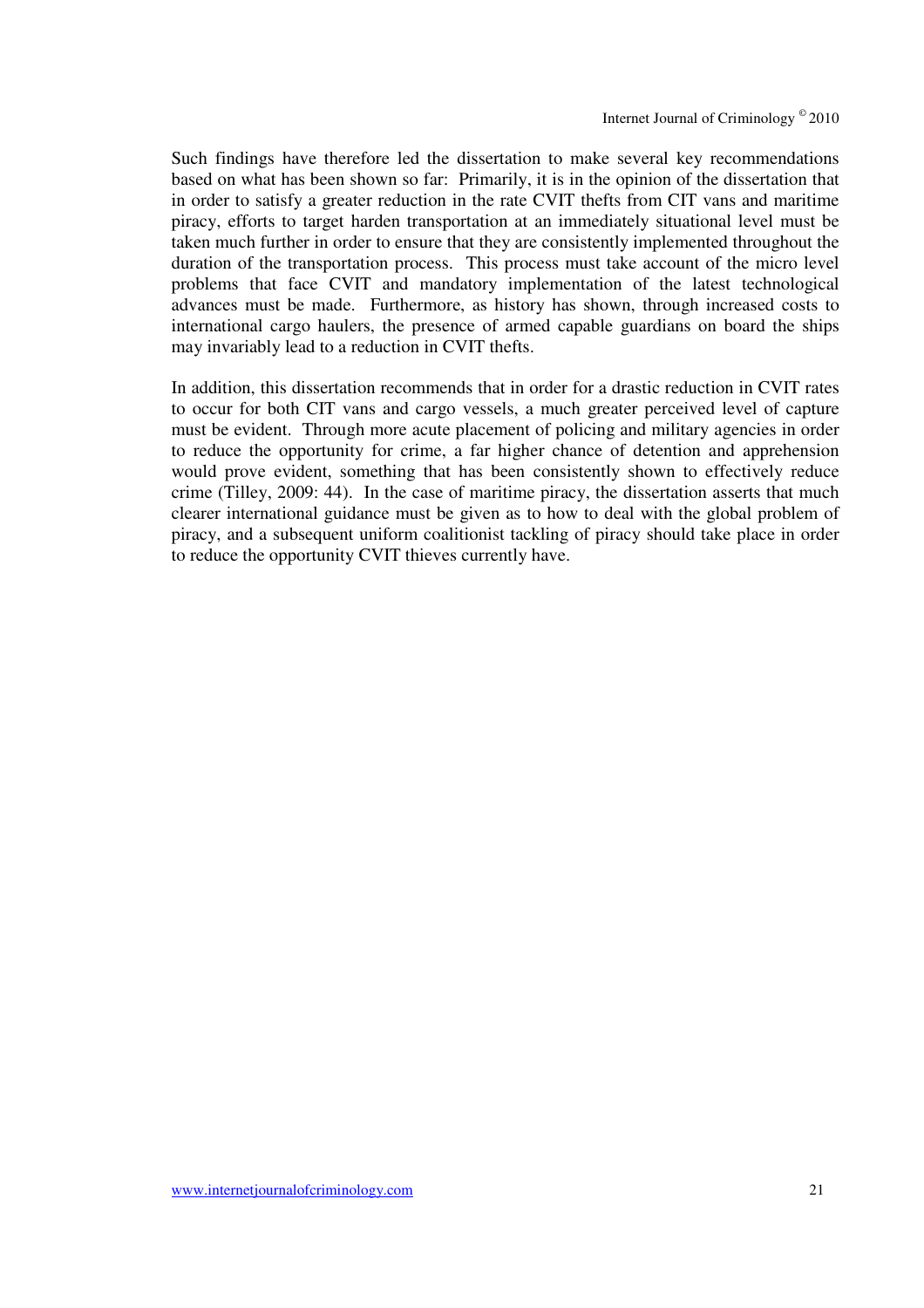## **Appendix A**

- Map of CIT Van Attacks (2007)
	- **ATM**
	- burglary
	- **CIT** Ō
	- robbery .

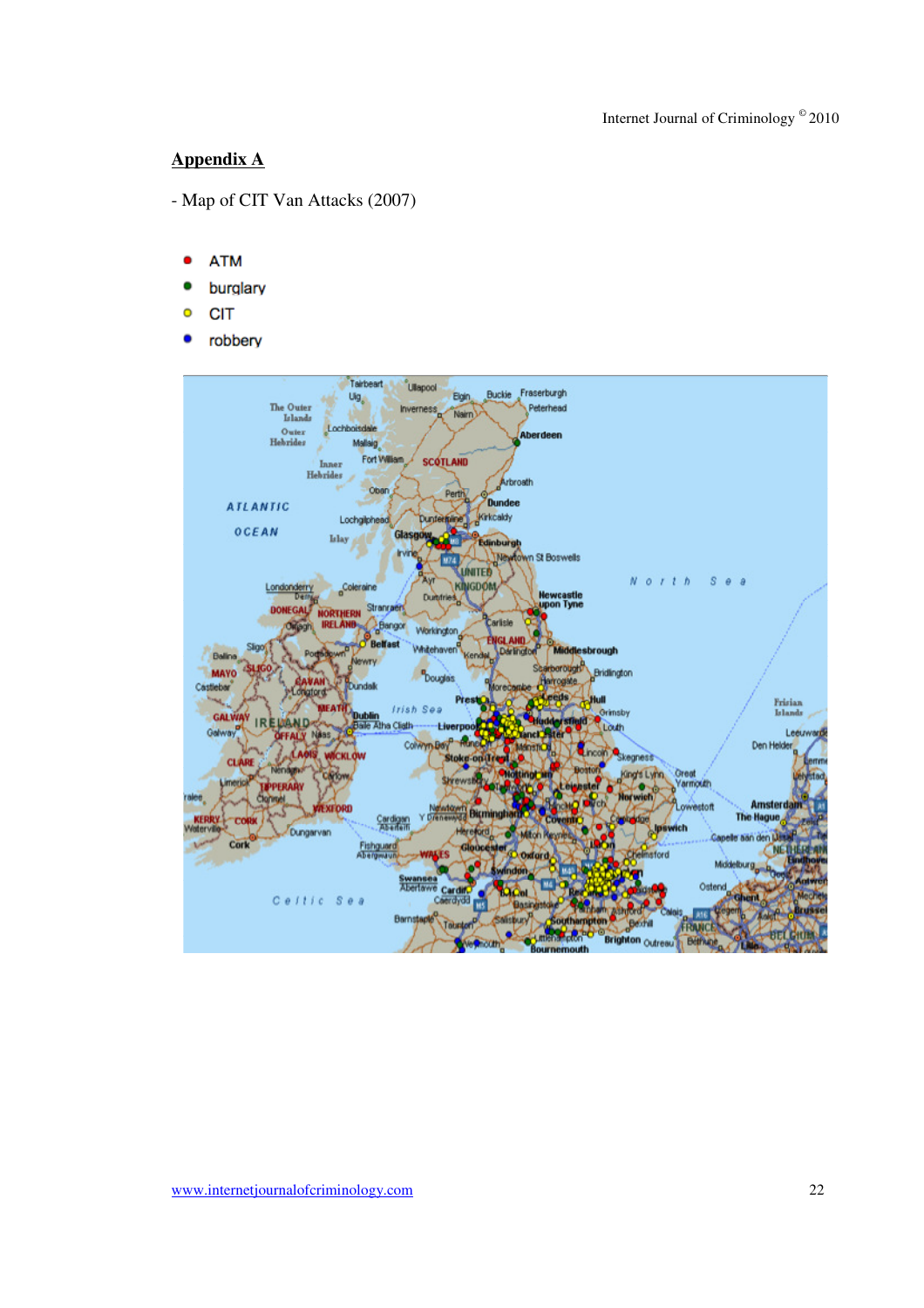## **Appendix B**

- Map of Piracy 2010

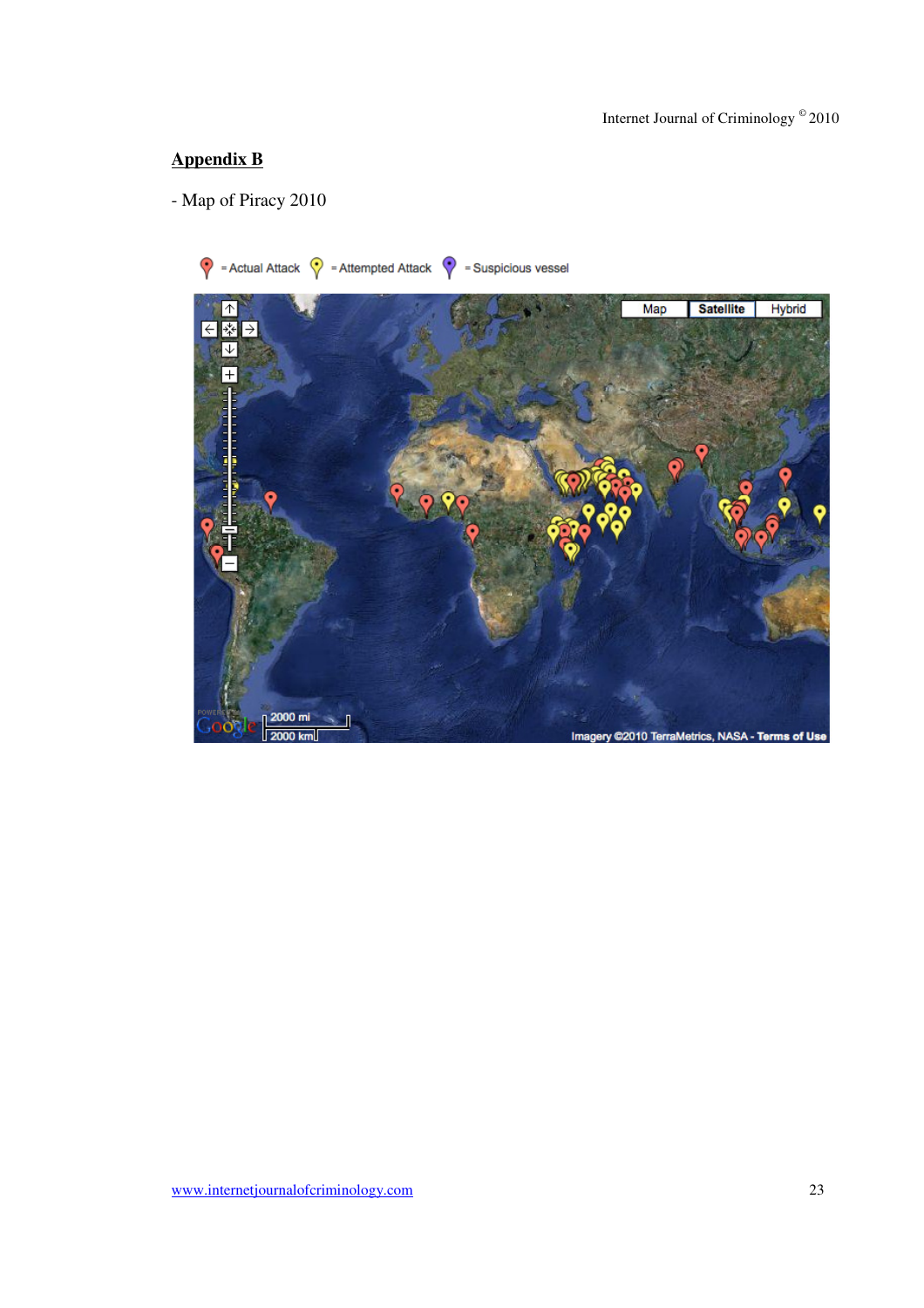#### **Appendix C**

- Letter of recommendation



#### **International Christian Maritime Association**

**ICMA** 

registered at MIS Offices<br>St. Michael Paternaster Royal<br>College Hill<br>London EC4R 2RL **United Kingstom** 

#### **ICMA SECRETARIAT**

**Hoteld House** 15 Lambs Passage<br>London EC1Y 8TQ **United Kingdom** 

Tel. +44 20 7256 9216 Fax +44 20 7256 9217

icma.secgen@blconnect.com<br>www.icma.as

#### **General Secretary** Revd. Hendrik F. la Grange

Chairman<br>Douglas B. Stevenson

**ICMA** account no. 22 14 02 83 with

**Royal Bank** of Scoffend<br>Sort Code 15-10-00 London City Office Threadneede Street

BIC RECISSER GB44RBOS15100022140283

Beakfased Charly No. 1003211

An association of Christian voluntary organisations serving seatorers. fshers, their families & dependants

#### Mr Robert Ford robert.ford@live.com

10 March 2010

Dear Sir

#### DISSERTATION ON THE PREVENTION OF MARITIME **PIRACY**

The International Christian Maritime Association welcomes efforts to better understand and ultimately to curb maritime piracy. While much effort focuses on cargo delays and losses, the risk of violence, complex ransom negotiations, and the potential for adverse publicity, ICMA's concern is for the welfare of seafarers.

ICMA believes that the shipping industry's trained response to piracy incidents promotes seafarer safety and protection in the short term and strengthens crew morale, company identity and positive publicity. It is in the interest, therefore, of the maritime industry that research identifies and creates resources for addressing crew stressors such as vessel transit through high-risk shipping lanes or evading attempted piracy attack.

ICMA welcomes efforts, such as the research of Mr. Robert Ford, to produce recommendations on crime prevention procedures that can help prevent future incidents of maritime piracy.

Yours faithfully

Hennie la Grange General Secretary: ICMA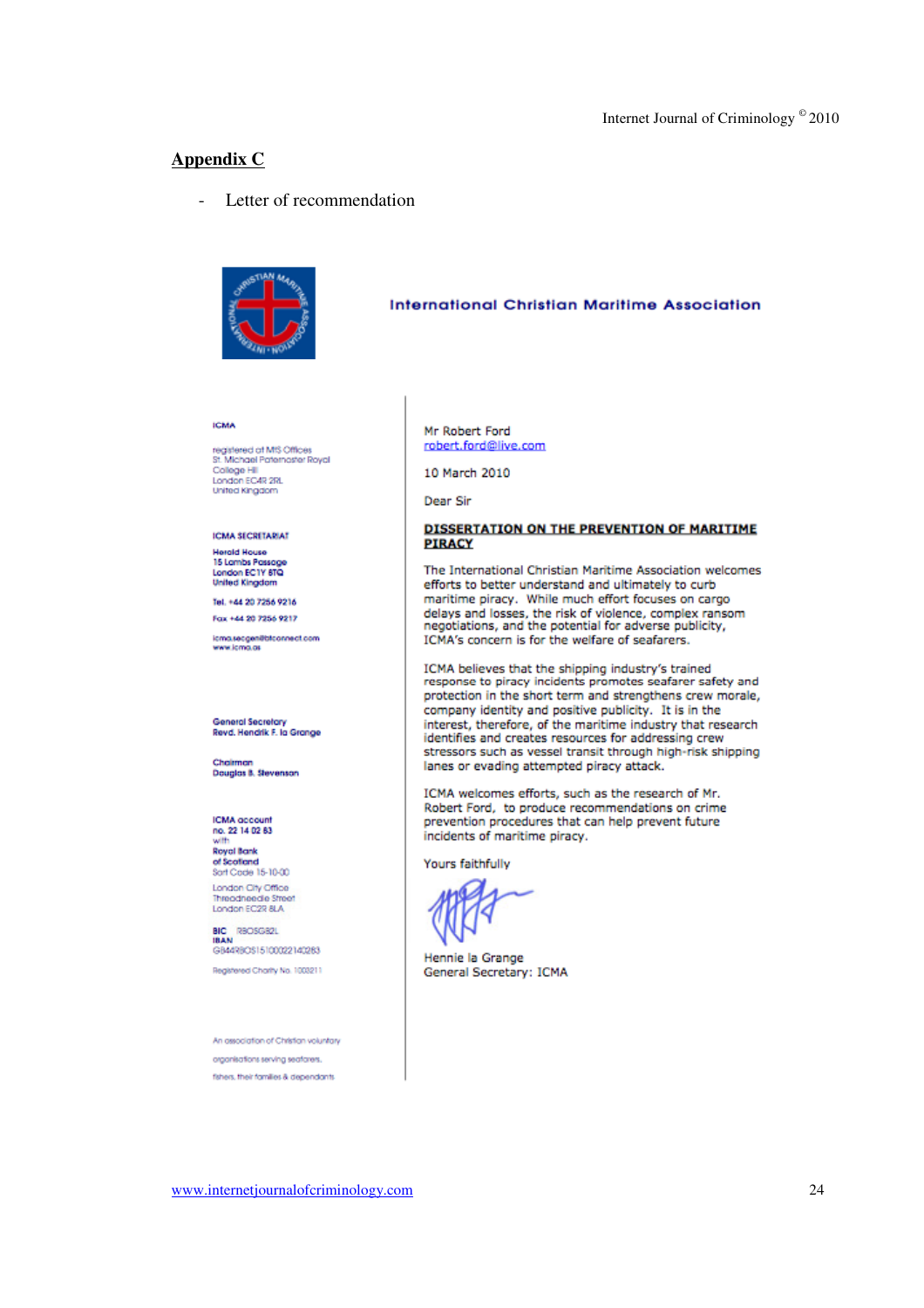## **References**

Abbott, A (1992) '*From Causes To Events'*, Sociological Methods & Research 20(4): pp.428-455

Bachman, R. and Schutt, R, K (2003) '*The Practice Of Research In Criminology And Criminal Justice'*, Edition 2. London: Sage

BBC (2009) '*Pirates'*, Available at: http://www.bbc.co.uk/worldservice/documentaries/2008/03/080303\_pirates\_prog2.shtml, Accessed: 25/10/09

Bouloukos, A, C. and Farrell, G (1997) '*On The Displacement of Repeat Victimization'* in Newman, G. and Clarke, R, V. and Shoham, S, G (1997) '*Rational Choice and Situational Crime Prevention'*, Aldershot: Ashgate

British Security Industry Association (2005) '*Memorandum Submitted by the British Security Industry Association'*, Available at: http://www.publications.parliament.uk/pa/cm200506/cmselect/cmtran/748/748we23.htm, Accessed: 21/11/2009

British Security Industry Association (2007) '*BSIA Welcomes CVIT Crime Reduction Charter'*, Available at: http://www.bsia.co.uk/aboutbsia/news/MFYXM679999, Accessed: 23/10/09

British Security Industry Association (2008a) '*Combating Cash Delivery Crime Campaign'*, Available at: http://www.politics.co.uk/opinion-formers/British-Security-Industry-Association/combating-cash-delivery-crime-campaign-\$365890\$9.htm, Accessed: 21/10/2009

British Security Industry Association (2008b) '*Combating Cash-In-Transit Crime Continues to Reduce Attacks'*, Available at: http://www.bsia.co.uk/LY8M9N53879/N4J1H733840/N72H9P26556?backlinktype=menui tem, Accessed: 21/10/2009

British Security Industry Association (2010) '*CVIT Crime Reduction Charter'*, Available at: http://www.bsia.co.uk/LY8M9340248/cvitcrime/N4J1HG20214, Accessed: 03/01/2010

British Transport Police (2008) '*British Transport Police'*, Available at: http://www.btp.police.uk/, Accessed: 03/03/2010

Bryman, A (2004) '*Social Research Methods',* Edition 2. Oxford: Oxford University Press

Chiarugi, M. and Archibugi, D (2009) '*Piracy Challenges Global Governance'*, Available at: http://www.opendemocracy.net/article/piracy-challenges-global-governance, Accessed: 26/11/2009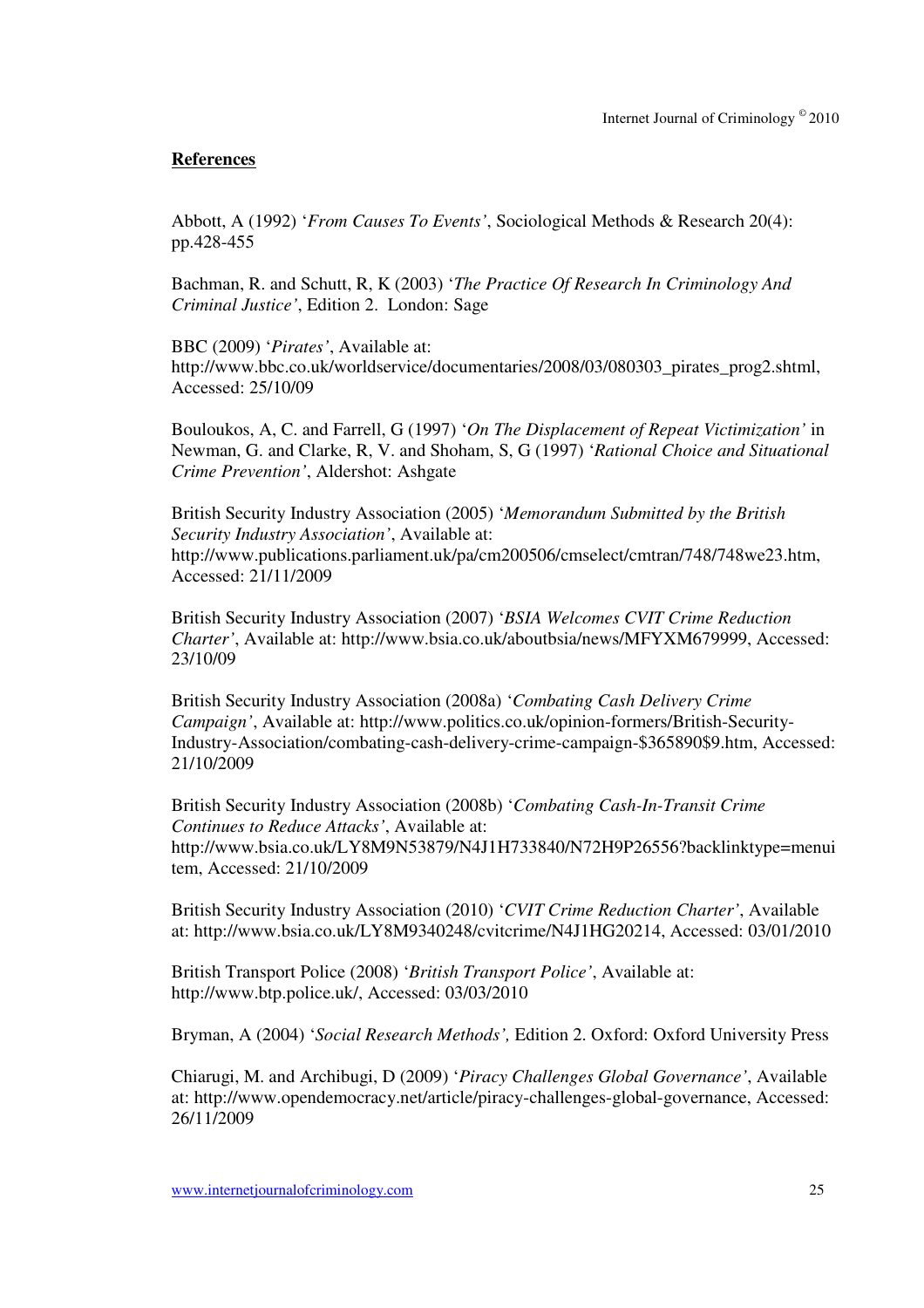Clarke, R, V (1980) '*"Situational" Crime Prevention: Theory And Practice'*, British Journal of Criminology 20(2): pp 159-170

Clarke, R. V (1992) '*Situational Crime Prevention: Successful Case Studies'*, New York: Harrow and Heston

Commercial Crime Services (2009a) '*Piracy Prone Areas and Warnings'*, Available at: http://www.icc-ccs.org/index.php?option=com\_content&view=article&id=70&Itemid=58, Accessed: 12/12/2009

Commercial Crime Services (2009b) '*Securing Your Ship'*, Available at: http://www.iccccs.org/index.php?option=com\_content&view=article&id=73&Itemid=70, Accessed: 21/01/2010

Commercial Crime Services (2009c) '*Advice To Masters'*, Available at: http://www.iccccs.org/index.php?option=com\_content&view=article&id=309&Itemid=97, Accessed: 27/10/2009

Contemplator (2002) '*The Contemplator's Short History of Highwaymen'*, Available at: http://www.contemplator.com/history/highwaymn.html, Accessed: 12/11/2009

De Rugy, V (2009) '*Paying The Pirates Price'*, Reason Foundation 41: pp. 17-19

Dillon, D (2000) '*Piracy in Asia: A Growing Barrier to Maritime Trade',* Available at: http://www.heritage.org/Research/Reports/2000/06/Piracy-in-Asia-A-Growing-Barrier-to-Maritime-Trade?renderforprint=1, accessed: 21/10/2009

Ekblom, P (2005) '*Designing Products Against Crime'* in Tilley, N (2005) '*Handbook of Crime Prevention and Community Safety'*, Devon: Willan Publishing

Evans, D, M (1859) '*Facts, Failures and Frauds: Revelations, Financial, Mercantile, Criminal'*, London: Groombridge & Sons

Farrell, G. and Sousa, W (2001) '*Repeat Victimisation And Hot Spots: The Overlap And Its Implications For Crime Control And Problem-Oriented Policing',* in Farrell, G. and Pease, K (2001) '*Repeat Victimization',* New York: Criminal Justice Press

Gehrer Sharp (2006) '*Cash In Transit & Cash Carrying'*, Available at: http://www.gehrersharp.co.uk/cash\_transit\_carrying.htm, Accessed: 20/11/2009

Gill, M (2001) '*The Craft of Robbers of Cash-in-transit Vans: Crime Facilitators and the Entrepreneurial Approach'*, International Journal of the Sociology of Law, 29: pp.277 - 291

GMB (2006) '*GMB & Security Industry Call For Urgent Measures To Combat Attacks On Cash In Transit Staff Following Robbery In Kent'*, Available at: http://66.102.9.132/search?q=cache:RPE7z3FlsvAJ:www.gmb.org.uk/Templates/Internal.a sp%3FNodeID%3D93447+Fast+track+routes+and+arrangements+within+banks+and+shop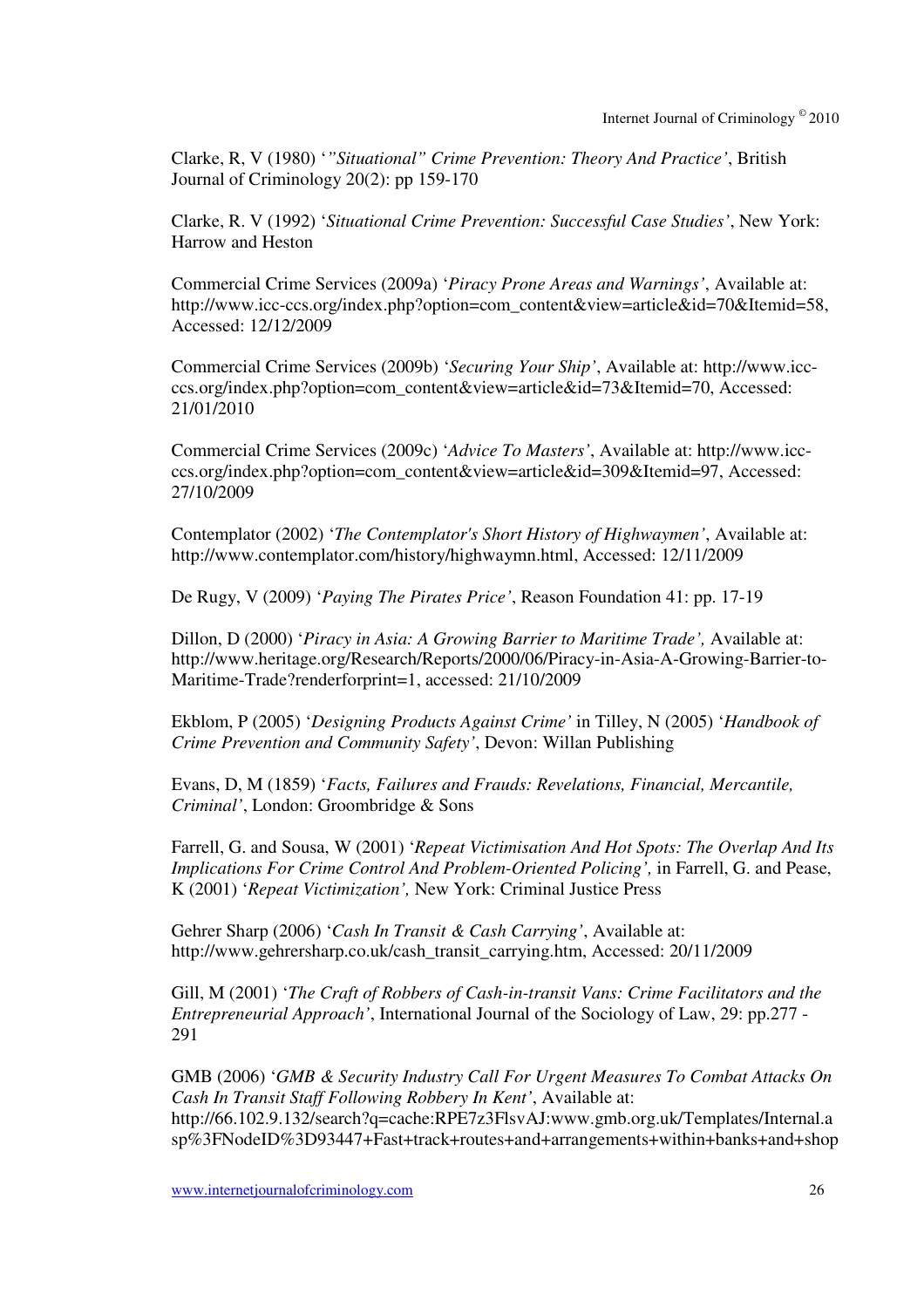ping+centres+for+couriers.+-

+Greater+use+of+CCTV+in+areas+with+high+risk+of+attacks&cd=1&hl=en&ct=clnk&gl =uk&client=firefox-a, Accessed: 21/10/2009

GMB (2008) '*GMB Brings 80 Security Workers Together To Discuss Disgracefully High Level Of Attacks Against Cash And Valuables In Transit (CVIT) Workers'*, Available at: http://www.gmb-security.org.uk/html/2008may-GMB-brings-security-workerstogether.htm, Accessed: 21/12/2009

GMB (2008) '*GMB & Security Industry Ask EU Commission For Support'*, Available at: http://www.gmb.org.uk/Templates/PressItems.asp?NodeID=96799, Accessed: 25/10/09

Gold, J (2003) '*Train-Robbing Technology Improves Thieves Cargo Haul on Nation's Railways'*, Available at: http://www.mindfully.org/Technology/2003/Train-Robbing-Technology4sep03.htm, Accessed: 21/11/2009

Gough, T, W (1977) '*Railroad Crime – Old West Train Robbers to Modern-Day Cargo Thieves'*, FBI Law Enforcement Bulletin, 46(2): pp. 16-25

Graham, S. and Marvin, S (2001) '*Splintering Urbanism: Networked Infrastructures, Technological Mobilities and the Urban Condition'*, London: Routledge

Health and Safety Executive (2008) '*Public Transport – Taxi Drivers'*, Available at: http://www.hse.gov.uk/violence/hslcasestudies/taxi.htm, Accessed: 21/03/2010

History Learning Site (2010) '*Trains 1830 to 1900'*, Available at: http://www.historylearningsite.co.uk/trains\_1830\_to\_1900.htm, Accessed: 21/10/2009

Hobsbawm, E (2003) '*Bandits'*, London: Abacus History

Home Office (2007a) '*Cash And Valuables In Transit'*, Available at: http://www.crimereduction.homeoffice.gov.uk/violence/violence024.htm, Accessed: 29/10/09

Home Office (2007b) '*Delivery Plan For Reducing Attacks Against Cash And Valuables in Transit (CVIT) Services'*, The Cash and Valuables Reduction Charter, London: HMSO

Horan, J, D. and Dullenty, J (1997) '*Desperate Men: The James Gang and the Wild Bunch'*, Nebraska: University of Nebraska Press

ICC International Maritime Bureau (2008) '*Piracy And Armed Robbery Against Ships',* Report For The Period – 1 January – 31 December, London: ICC

ICC International Maritime Bureau (2009) '*Piracy And Armed Robbery Against Ships*', Report For The Period - 1 January – 30 September, London: ICC

Inc Icon Group International (2008) '*Robberies: Webster's Quotations, Facts and Phrases'*, San Diego: ICON Publishing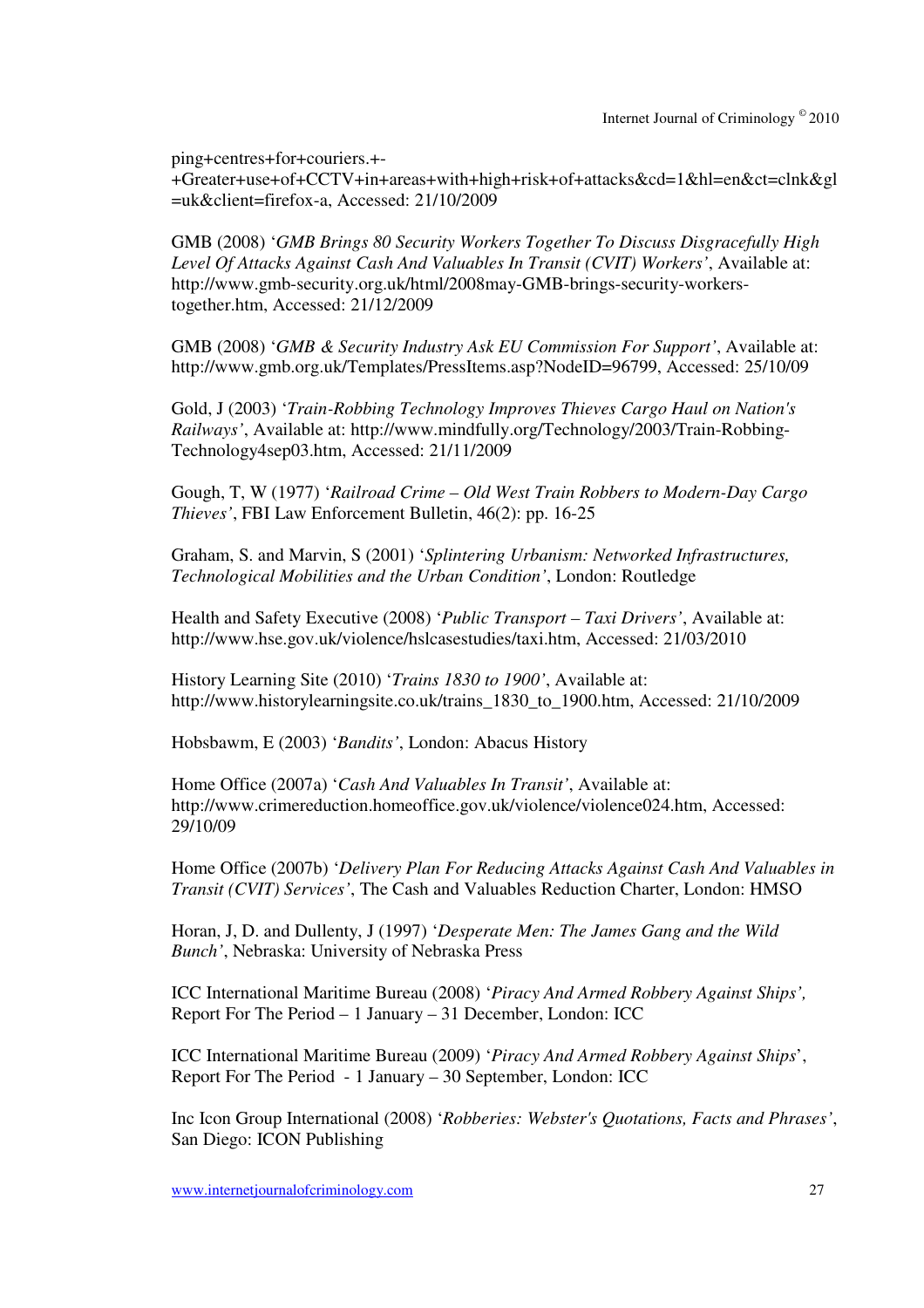Johnson, D. and Pladdet, E (2003) '*An Overview of Current Concerns in Piracy Studies and New Directions for Research'*, Position Paper for the Piracy Panels and Roundtable at the Conference, Amsterdam: International Institute for Asian Studies and the Centre for Maritime Research

Jones, M (2009) '*10 Shocking Facts About Modern-Day Pirates'*, Available at: http://www.criminaljusticeusa.com/blog/2009/10-shocking-facts-about-modern-daypirates/, Accessed: 28/10/2009

Killenspey, H (2009) '*To What Extent Do Criminal Biographies Add To Our Understanding Of Criminology?'* Internet Journal of Criminology: pp. 1-27

Klein, P (2007) '*Police Follow Vans'*, Available at: http://www.inloughborough.com/news/000392/Police%20Follow%20Vans, Accessed: 21/10/2009

Krystek, L (1998) '*The Golden Age Of Piracy'*, Available at: http://www.unmuseum.org/pirate.htm, Accessed: 03/03/2010

Lab, S, P (1992) '*Crime Prevention: Approaches, Practices and Evaluations'*, Second Edition, Ohio: Anderson Publishing

Laycock, G (2010) '*What's Crime Science? Is it any Good?'*, Available at: http://www.esrcsocietytoday.ac.uk/ESRCInfoCentre/about/CI/events/esrcseminar/criminolo gicalresearch.aspx, Accessed: 05/04/2010

Lea, J (2006) '*Criminology and History'*, Available at: http://www.bunker8.pwp.blueyonder.co.uk/history/36801.htm, Accessed: 21/10/2009

Library of Congress (1996a) '*Gilded Age'*, Available at: http://www.americaslibrary.gov/jb/gilded/jb\_gilded\_subj.html, Accessed: 21/11/2009

Library of Congress (1996b) '*Reconstruction (1866-1877)'*, Available at: http://www.americaslibrary.gov/jb/recon/jb\_recon\_robbery\_2.html, Accessed: 21/11/2009

Liggett, R. and Loukaitou, S, A. and Iseki, H (2004) '*Protecting Against Transit Crime: The Importance of the Built Environment'*, UCLA School of Public Affairs: Retrieved from: http://escholarship.org/uc/item/2pk29665, Accessed: 21/01/2010

London P&I Club (2009) '*Piracy FAQs'*, Available at: http://www.londonpandi.com/SearchResults.aspx?Query=piracy+definition, Accessed: 30/10/2009

Luft, G. and Korin, A (2004) '*Terrorism Goes To Sea'*, Foreign Affairs 83(6): pp. 61-71

Maxfield, M, G. and Babbie, E, R (2008) '*Basics of Research Methods for Criminal Justice and Criminology'*, Edition 2. Belmont: Cengage Learning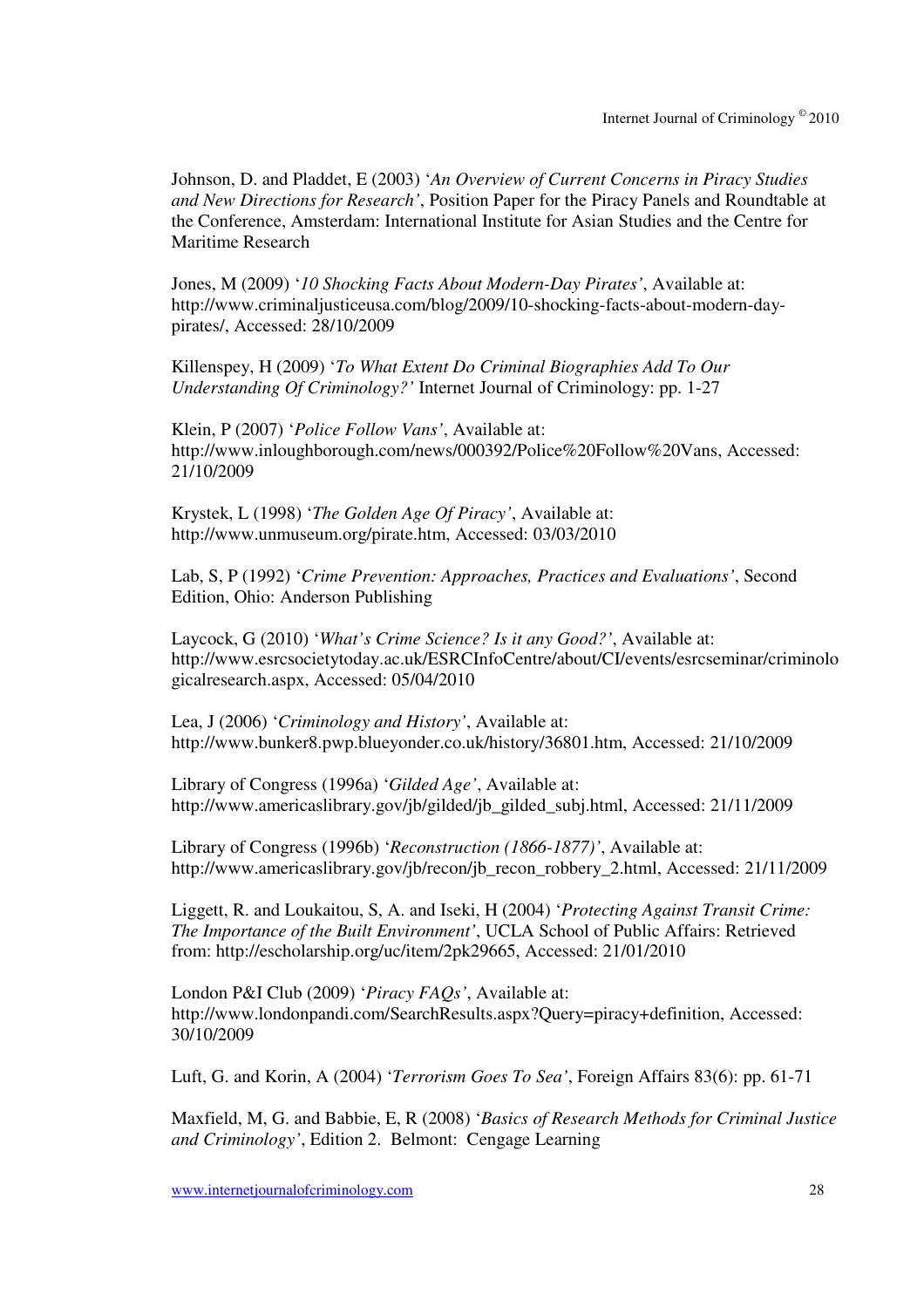McDaniel, M, S (2005) '*Modern High Seas Piracy'*, Available at: http://www.cargolaw.com/presentations\_pirates.html, Accessed: 03/03/2010

Michelson, C (1902) '*The Trade of The Train Robbery'*, Available at: http://www.catskillarchive.com/rrextra/strob.Html, Accessed: 03/03/2010

Mullins, C, W (2006) '*Holding Your Square: Masculinities, Streetlife, and Violence'*, Devon: Willan

Newark, P (1979) '*The Crimson Book of Highwaymen'*, London: Jupiter Books

Newman, G. and Clarke, R, V. and Shoham, S, G (1997) '*Rational Choice and Situational Crime Prevention'*, Aldershot: Ashgate

Newman, G (1997) '*Introduction: Towards a Theory of Situational Crime Prevention'* in Newman, G. and Clarke, R, V. and Shoham, S, G (1997) '*Rational Choice and Situational Crime Prevention'*, Aldershot: Ashgate

Penman (2009) '*Cash In Transit Vehicles'*, Available at: http://www.penman.co.uk/subdivisions.asp?c=4&s=13, Accessed: 20/11/2009

Prassel, F, R (1996) '*The Great American Outlaw: A Legacy of Fact and Fiction',* Norman: University of Oklahoma Press

Reinhardt, D (2009) '*Pirates, Modern Piracy and Somalia, What to Do?'*, Available at: http://internationaltrade.suite101.com/article.cfm/pirates\_modern\_piracy\_and\_somalia\_wh at\_to\_do, Accessed: 21/10/2009

Retail Industry Network (2003) '*Distribution/Cargo Theft'*, Available at: http://www.retailindustrynetwork.com/EliteTaskForceTargetsCargoTheft.htm, Accessed: 25/11/2009

Robertson, G, B. and Potchak, M, C (2002) '*Testing the Importance of Target Selection Factors Associated with Commercial Burglary Using the Blended Approach'*, Security Journal 15: pp. 41-61

Royal Naval Museum (2002) '*Piracy'*, Available at: http://www.royalnavalmuseum.org/info\_sheets\_piracy.htm, Accessed: 12/02/2010

Ruddell, R. and Decker, S. H (2009) '*Train Robbery – A Retrospective Look*'*,* Paper presented at the annual meeting of the American Society of Criminology, Toronto: Royal York

Saul, J (2009) '*Somali Pirates Changing Tactics'*, Available at: http://in.reuters.com/article/worldNews/idINIndia-43302220091020?pageNumber=1&virtualBrandChannel=0, Accessed: 21/11/2009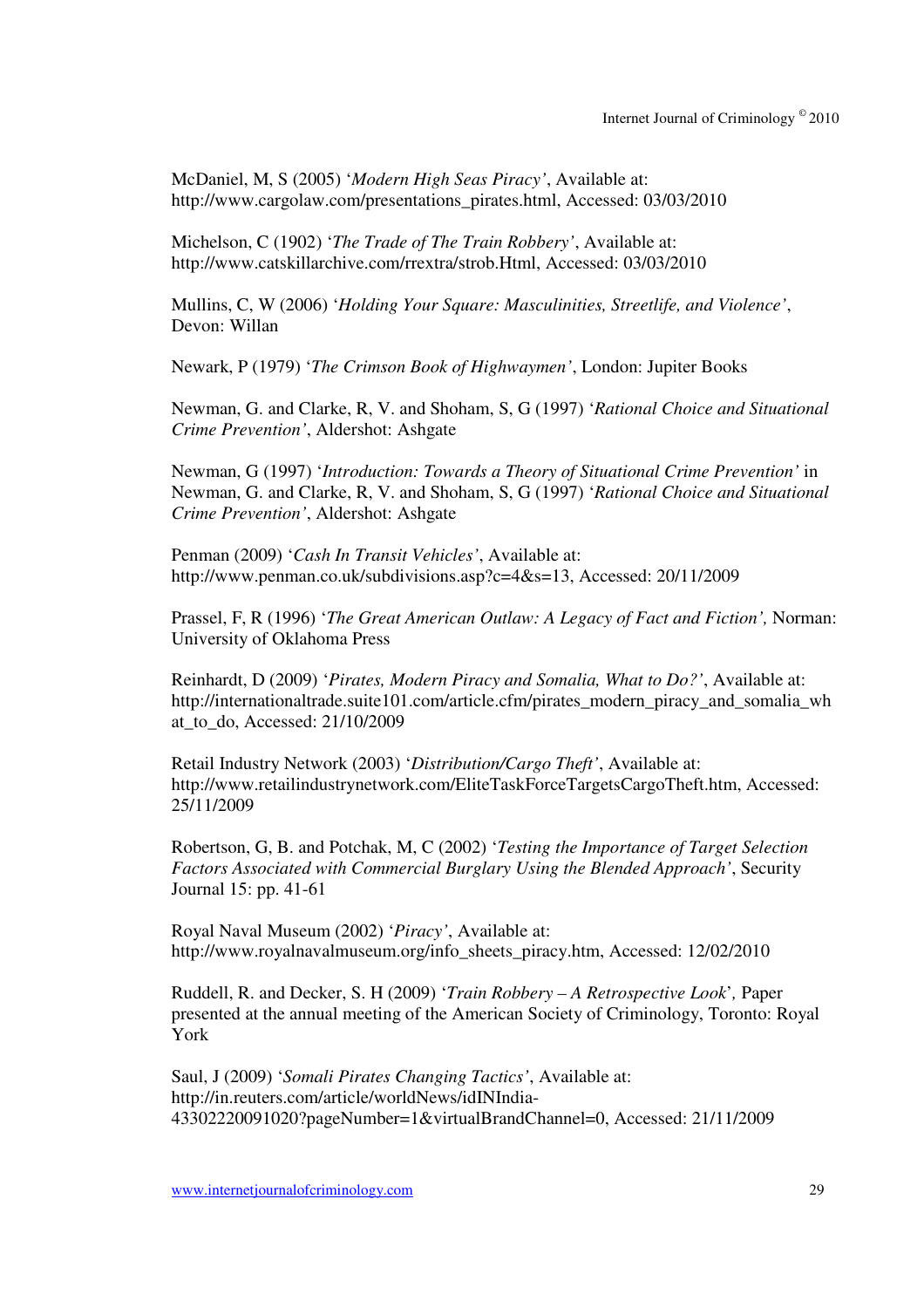Security Park (2009) '*The number of Cash and Valuables in Transit Robberies is Increasing'*, Available at: http://www.securitypark.co.uk/security\_article264043.html, Accessed: 12/12/2009

Siegel, L, J (2008) '*Criminology'*, Edition 10. Belmont: Cengage Learning

Smartwater (2010) '*Cash in Transit / ATM Robbery'*, Available at: http://www.smartwater.com/Business/Products/Cash-in-Transit---ATM-Robbery.aspx, Accessed: 27/01/2010

Smith, J, N (2004) '*Breaking Through Bottlenecks at the Port'*, Available at: http://www.worldtrademag.com/Articles/ASIP\_general/8534cf5149af7010VgnVCM10000 0f932a8c0, Accessed: 21/10/2009

Spilman, R (2009) '*Arming Merchant Ship Crews – The "Obvious Answer" That May Be Simply Wrong'*, Available at: http://www.oldsaltblog.com/2009/04/13/arming-merchantship-crews-the-obvious-answer-that-may-be-simply-wrong/, Accessed: 02/01/2010

Spraggs, G (2001) '*Outlaws and Highwaymen: the Cult of the Robber in England from the Middle Ages to the Nineteenth Century*', London: Pimlico

Spraggs, G (2007) '*Robbery in English Society and Culture – A Historical Survey'*, Available at: http://www.outlawsandhighwaymen.com/history.htm, Accessed: 12/11/2009

Stand And Deliver (2009) '*Highwaymen & Highway Robbery',* Available at: http://www.stand-and-deliver.org.uk/, Accessed: 02/12/2009

Sutton, M (2010) '*Spinach, Iron and Popeye'*, Internet Journal of Criminology, pp. 1-34

Tamworth Herald (2008) *'Tamworth Cash Vans' Secret Solution To Theft Problem'*, Available at: http://www.thisistamworth.co.uk/news/Tamworth-cash-vans-secret-solutiontheft-problem/article-319305-detail/article.html, Accessed: 27/01/2010

Tierney, J (2006) '*Criminology: Theory and Context'*, 2nd Edition, Harlow: Pearson Education

Tilley, N (2009) '*Crime Prevention'*, Devon: Willan Publishing

United Nations (1982) '*United Nations Convention On The Law Of The Sea'*, Available at: http://www.un.org/Depts/los/convention\_agreements/texts/unclos/closindx.htm, Accessed: 18/10/2009

United States Census Bureau (1880) '*Report on the Agencies of Transportation in the United States at Tenth Census'*, Available at: http://www.census.gov/prod/www/abs/decennial/1880.html, Accessed: 22/02/2010

Vallar, C (2003) '*The Golden Age of Piracy',* Available at: http://www.cindyvallar.com/goldenage.html, Accessed: 07/01/2010